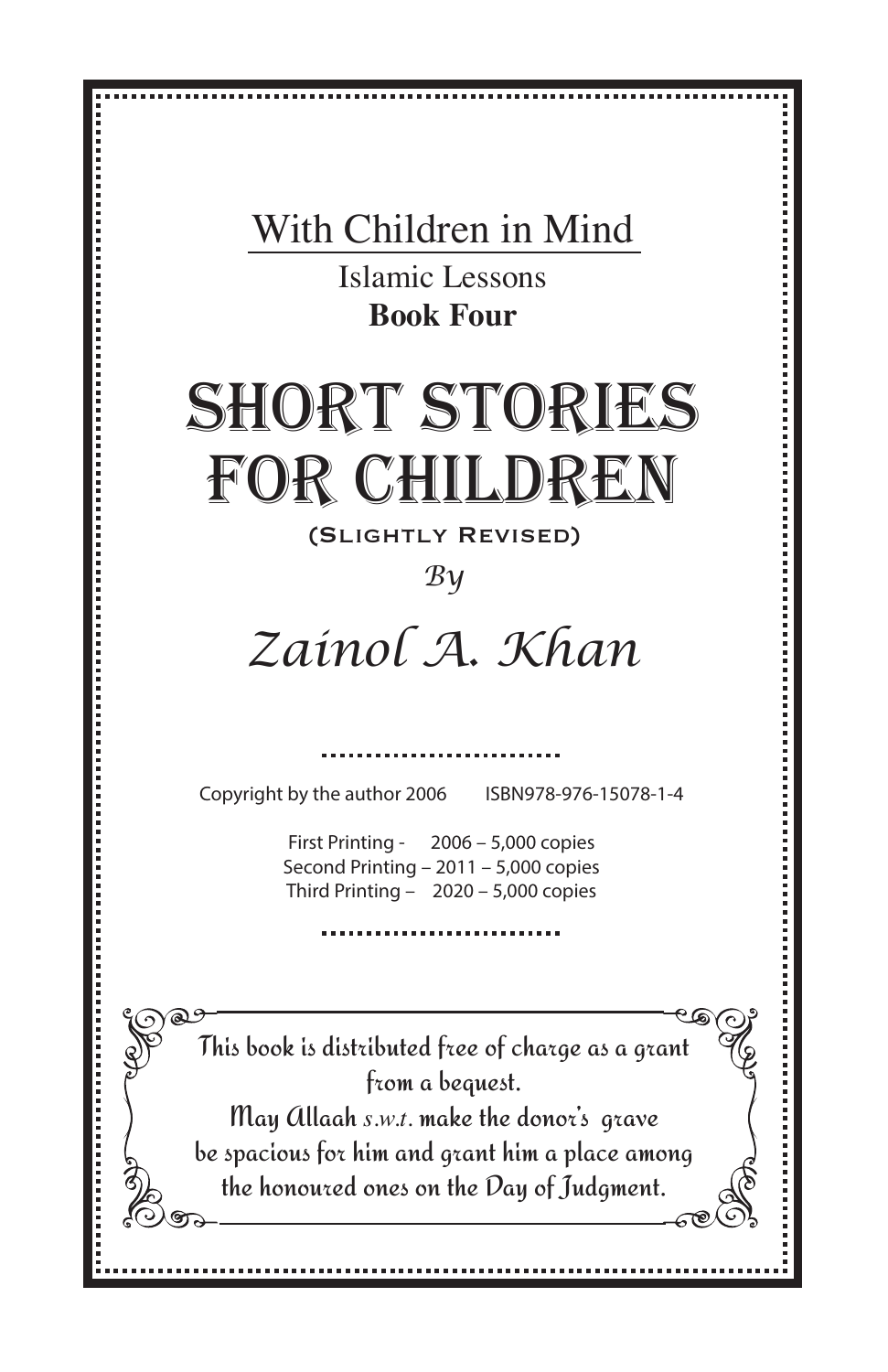### **CONTENTS**

| 3. Prophet (S.A.W.) rewards physical abuse with kindness 5                |  |
|---------------------------------------------------------------------------|--|
| 4. Prophet Muhammad $(S.A.W.)$ - No task below his dignity 6              |  |
|                                                                           |  |
|                                                                           |  |
|                                                                           |  |
|                                                                           |  |
|                                                                           |  |
|                                                                           |  |
|                                                                           |  |
|                                                                           |  |
|                                                                           |  |
| 14. The generosity of <i>Hazrat</i> Abu Bakr <i>As-Siddique (R.A.)</i> 19 |  |
|                                                                           |  |
| 16. Sultan Salah-ud-diin and King Richard the Lion Heart21                |  |
|                                                                           |  |
|                                                                           |  |
| 19. Dr. Sir Muhammad Iqbal and the luxurious guest room23                 |  |
|                                                                           |  |
|                                                                           |  |
|                                                                           |  |
|                                                                           |  |
|                                                                           |  |
|                                                                           |  |
| 26. Prophet Muhammad's (S.A.W.) Farewell Address 32                       |  |
| Poem : I am a Muslin  (front inside and back inside cover)                |  |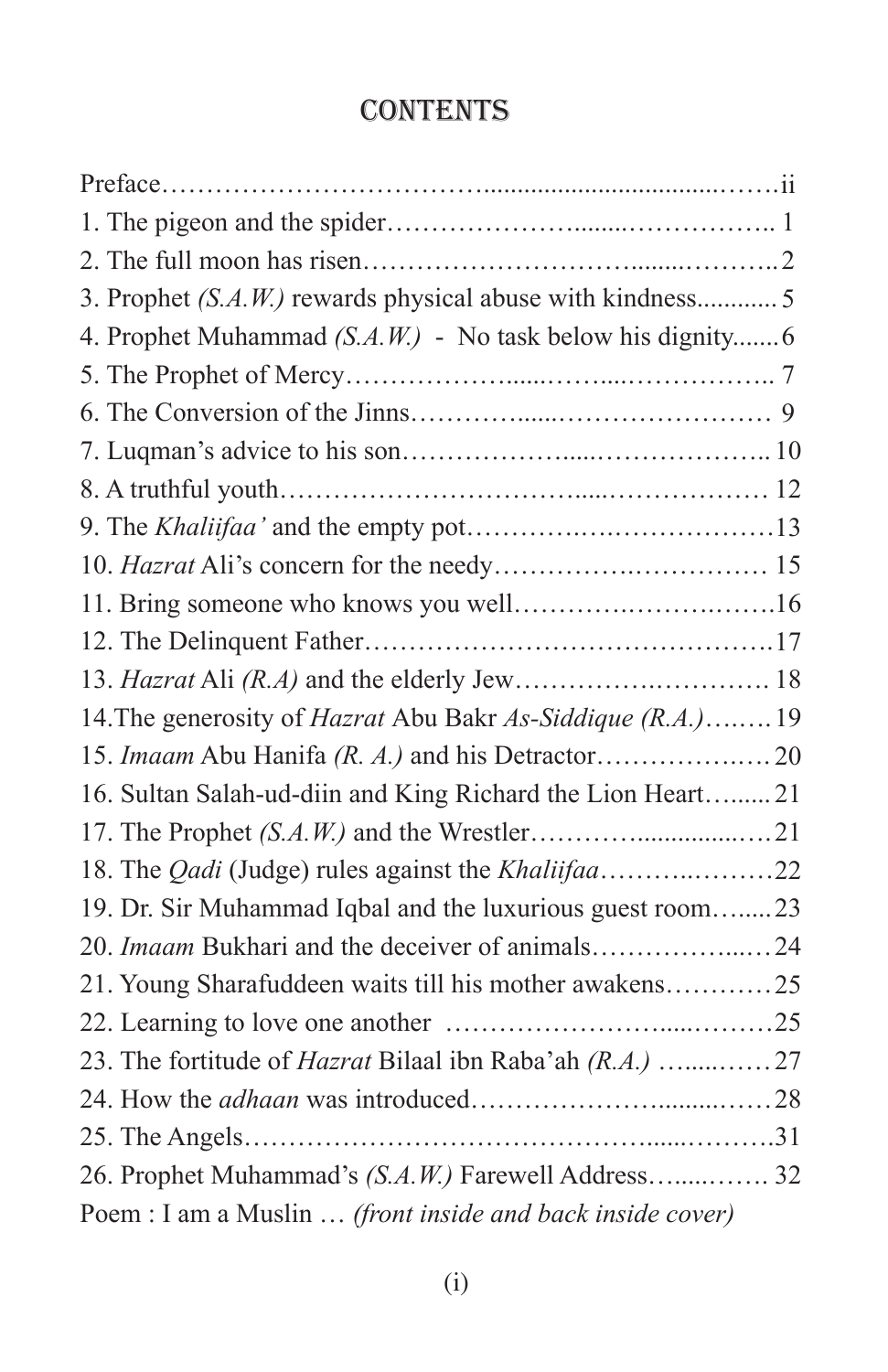### PREFACE

### *Bismillaahir Rahmaan ir Rahiim* (In the name of Allaah, Most Gracious, Most Merciful)

*"Say: If ye love Allaah, follow me; Allaah will love you and forgive you your sins; for Allaah is Oft-forgiving, Most Merciful." (Al Qur-aan Ch. 3 Verse 31)*

The short stories in this booklet relate some events in the lives of Prophet Muhammad *(S.A.W.)*, a few of his companions, and also some Muslims who lived over the centuries. They are intended to remind, or inform us, as the case may be, how we must conduct ourselves as Muslims.

I pray that those who read these stories will be inspired to follow in the footsteps of Prophet Muhammad *(S.A.W.)* and other great Muslims, and that this will in turn encourage others to take example from them.

I thank those two persons who have assisted me, as they have with some of my other writings, for reviewing the draft stories and making valuable contributions thereon. Their reward is with Almighty Allaah.

I thank Allaah *Subhaanuhu wa Ta'ala* for once again granting me the knowledge, guidance and health to write these stories and pray that He will accept this humble service.

*Allaah Haafiz* - Allaah is The Protector

### **Zainol A. Khan,**

Lot 1, Private Road, Francis Street, St. Augustine, Trinidad, West Indies. Ph. 663-5953 Email: zainol.khan@hotmail.com *Safar* 1427 *A.H.* March 2006 C.E.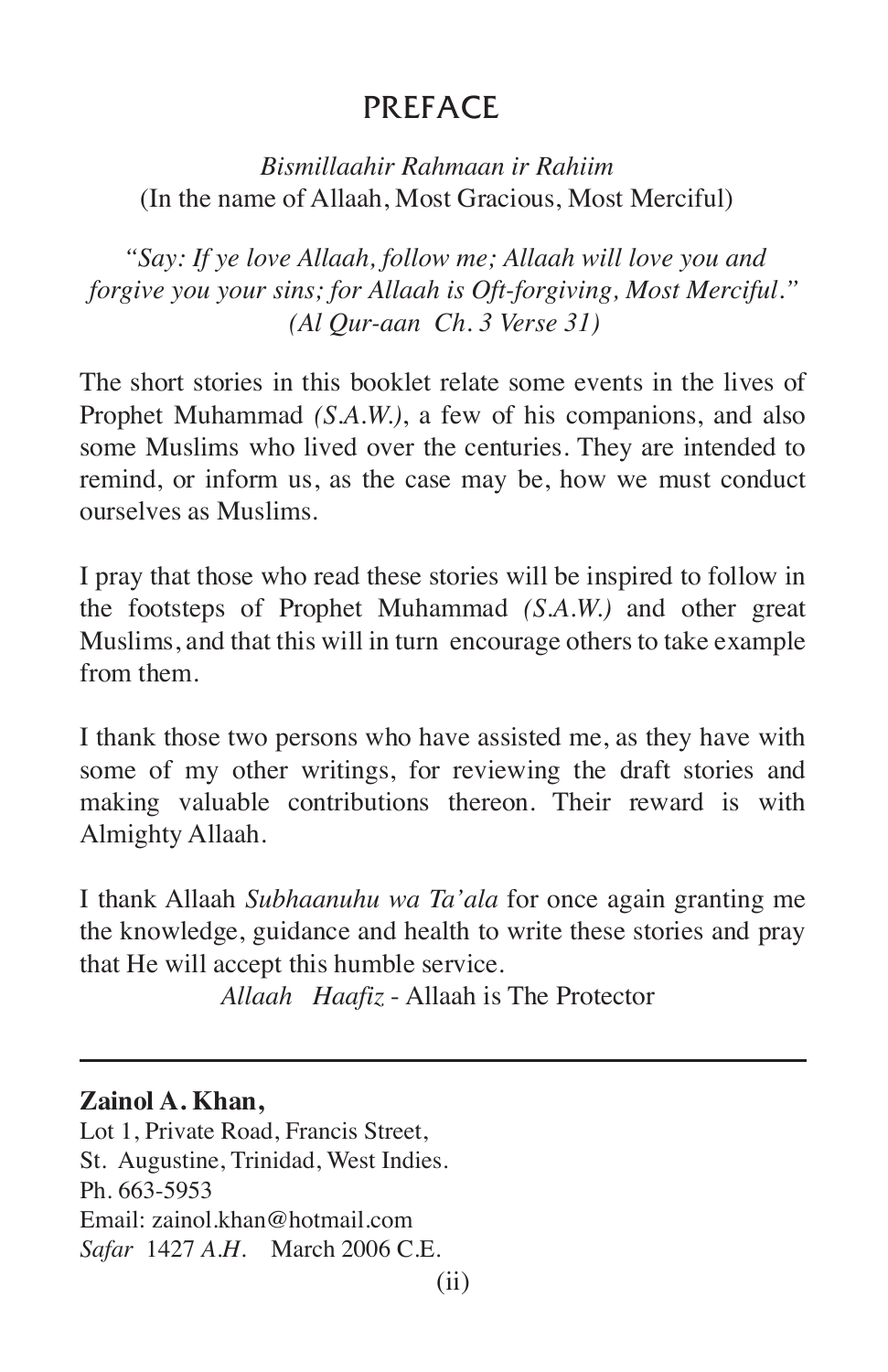# **1 - The Pigeon And The Spider**

received the first revelation of Al Qur-aan only a few persons who had embraced the new religion, Islam, remained in Makkah. The majority of the converts had fled to Madinah because of the persecution by the disbelieving Makkans.

The **Prophet CALC** This consists and the state of the state of the state of the multiple and the state of the prophet Muhammad of SA.W. received the first revelation of Al Quraan only a few persons who had emboraced the n disbelievers decided once again to murder the Prophet *(S.A.W.)* because of the increasing number of persons accepting Islam. They accordingly surrounded his home one night, planning to storm it and murder him when dawn broke. However, Almighty Allaah warned the Prophet *(S.A.W.)* of the disbelievers' plan and commanded him to leave the city for Yathreb (now Madinah) where, as mentioned above, most of the Muslims had already migrated. In obedience to this command the Prophet *(S.A.W.)* left his home in the early hours of the morning, reciting the first nine verses of *Suurah Yaasiin* of Al Qur-aan. As he did so he passed among the disbelievers without being seen by them. Such is the power of Almighty Allaah.

The Prophet *(S.A.W.)* then proceeded to the home of *Hazrat* Abu Bakr *(R.A.)*. From there they both travelled swiftly to Mount Thaur where they hid in a cave, as it was by then dawn. At daybreak the disbelievers, who were still waiting outside the Prophet's home, realised they had been outwitted. They decided to look for him, and obtained the services of an expert tracker for this purpose. The tracker led them to the mouth of the cave and said that the Prophet *(S.A.W.)* was hiding in it. *Hazrat* Abu Bakr *(R.A.)* heard the disbelievers moving around the entrance to the cave and told the Prophet *(S.A.W.)* that he was fearful because they were only two. The Prophet *(S.A.W.)* replied: *"Have no fear, for Allaah is with us."* - (Al Qur'aan Ch. 9 V. 40).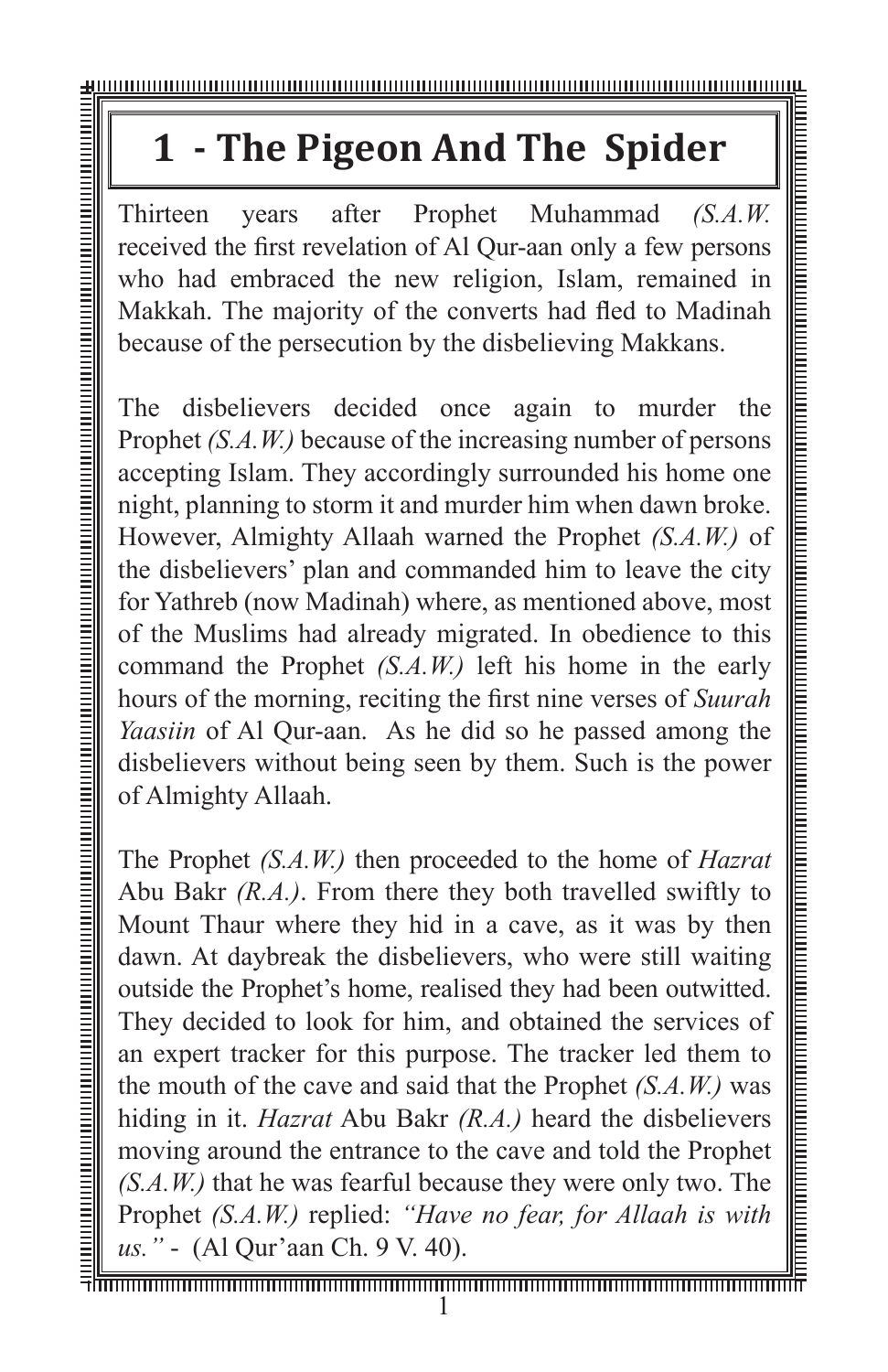The disbelievers considered entering the cave. However, one of them observed that a spider's web had been spun over its entrance and concluded that no one had entered it. Another pointed out that a pigeon was resting in its nest, which hung over the entrance to the cave. He also came to the same conclusion as the first. All concurred and as a result they left.

The Prophet *(S.A.W.)* and *Hazrat* Abu Bakr *(R.A.)*, both tired, sat in the cave to rest. The Prophet *(S.A.W.)* placed his head on *Hazrat* Abu Bakr's lap and fell asleep. A poisonous snake bit *Hazrat* Abu Bakr *(R.A.)* but he did not flinch for fear of awakening the Prophet *(S.A.W.)*. The poison rushed throughout his body causing severe pain but still he did not move. However, tears filled his eyes and some eventually fell on the Prophet's face, awakening him. The Prophet *(S.A.W.)* assessed the situation and made an incision in *Hazrat* Abu Bakr's leg. He then drew out the poisonous blood. The two spent three days and nights in the cave, before proceeding on their way to Yathreb (now Madinah).

(Their arrival in that City is the subject of the next article)

*Allaah Haafiz Allaah is the Protector*



### **2 - The Full Moon Has Risen**

*(Being a continuation of the previous article entitled "The Pigeon and the Spider.")*

Prophet Muhammad *(S.A.W.)* and *Hazrat* Abu Bakr *(R.A.)*  hid in the cave at Mount Thaur for three days and nights to avoid being captured by the disbelievers. They left it on the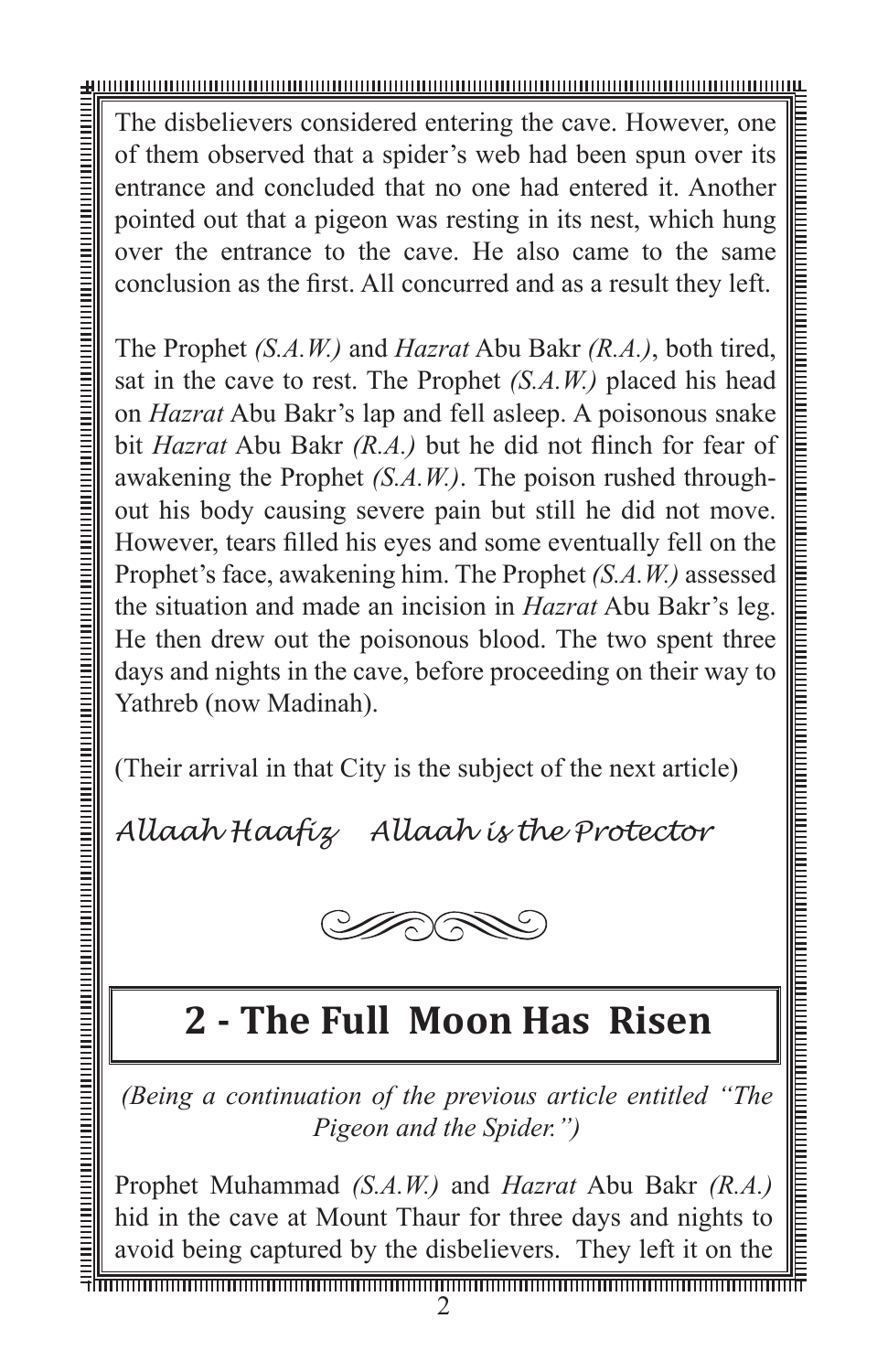fourth morning as they then felt it was safe to do so. They then began their journey to Madinah, a distance of about 270 miles, where a large number of Muslim immigrants and converts were living. They were led by a non-Muslim guide and travelled by night to avoid being seen by their enemies.

In the meantime, the disbelievers in Makkah had offered a reward of one hundred camels for the capture of the Prophet *(S.A.W.)*. A number of persons accordingly set out in pursuit of him. Eventually, a noted warrior by the name of Suraqaah bin Maalik came upon him. Suraqaah charged on his horse with an upraised weapon three times with the view of killing him but each time Suraqaah's horse stumbled and he fell to the ground. After the third attempt smoke arose around him like a sandstorm and he realised that the Most Powerful of All Beings was protecting the Prophet *(S.A.W.)*. He therefore threw away his weapons and went to the Prophet *(S.A.W.)*, seeking his forgiveness. The Prophet *(S.A.W.)* forgave him and told him to leave. Suraqaah, surprised that he was not killed, did so and shortly after accepted Islam. In later years he played a major role in many of the battles fought against the disbelievers.

The Prophet *(S.A.W.)* and *Hazrat* Abu Bakr *(R.A.)* then continued their journey. They eventually reached Qubaa, on the outskirts of Madinah, where they stayed for four days. During that time the Prophet *(S.A.W.)* laid the foundation for a *masjid*, the first in Islam. This *masjid* is called *Masjid Al-Qubaa* and is referred to in Al Qur-aan as the *"Masjid whose foundation was laid from the first day on piety"*. (Chapter 9 Verse 108).

The Prophet *(S.A.W.)* and *Hazrat* Abu Bakr *(R.A.)*, left Qubaa for Madinah, a distance of two or three kilometres on the morning of Friday the 12th. of *Rabi-ul-Awwal*. They offered the *Jumu'a salaat* on the way and then continued to Madinah proper.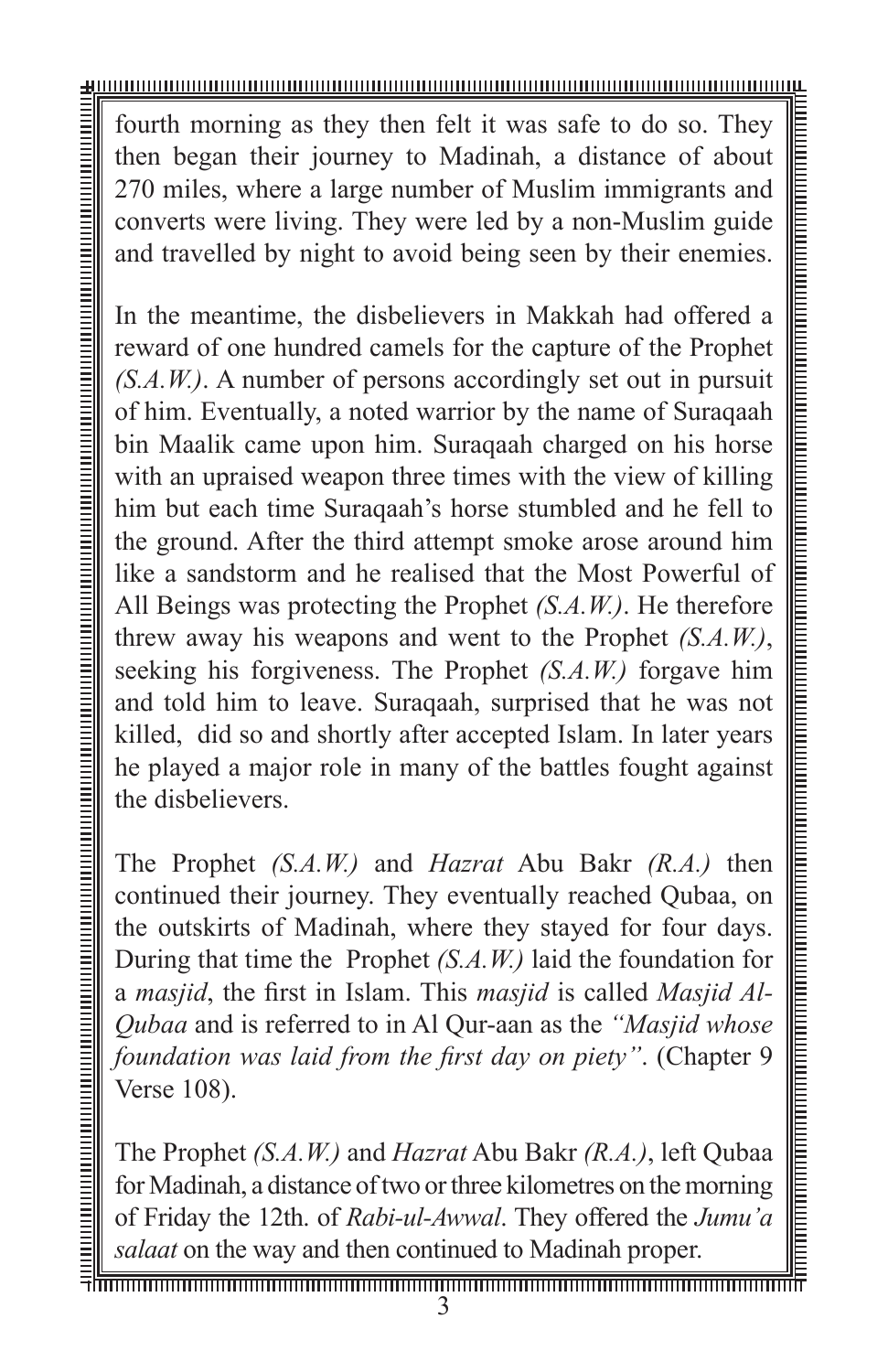The citizens of Madinah had been on the lookout every day for the arrival of the Prophet *(S.A.W.)* since they had heard of his departure from Makkah. As he approached the city he was first seen by a Jewish citizen who announced his arrival. The long-awaited news of the Prophet's arrival spread throughout the city like wildfire. On hearing of it the men and the women stopped what they were doing. The men grabbed their spears and, waving them in the air in joy, rushed headlong in the direction of the Prophet's entourage to see who would be the first to reach it. The women and children quickly climbed to the rooftops, which were flat, in order to obtain a first-hand view of the Prophet's arrival. He entered the city surrounded by a multitude of men waving their spears to express their happiness. As he passed through the city streets, the young Muslim girls sang:

*"Tal'a albadru 'alaina Min Than-niy-yatil-wadaa'i. Wajabash-shukru 'alaina Ma d'a-aa lillaahi daa'i Ayyuh-ulmab'uusu fiina J'ila bil- amilmutaa'i*"

*("Today, the full moon arose upon us from the northern hill, Than-niy-yatul Wada'a. It is our duty to offer thanks for the call and teaching of the Apostle who invited us towards Allaah. O Prophet who has been sent among us! You have brought us such a religion that we will bear allegiance to it.*")

Dear children, Friday the 12th. of *Rabi-ul-Awwal*, the day of the Prophet's arrival in Madinah, is a momentous day in the history of Islam. It marks the beginning of the Muslim calendar, which is denoted by the letters *"A.H."* (meaning "After the *Hijrah*" - migration). It also marks the beginning of a new era in Islam: an era that saw the rapid growth of the new faith in surrounding countries and eventually to the whole world. And of course, this is the date on which the Prophet *(S.A.W.)* was born and also departed this life.

*Allaah Haafiz Allaah is the Protector*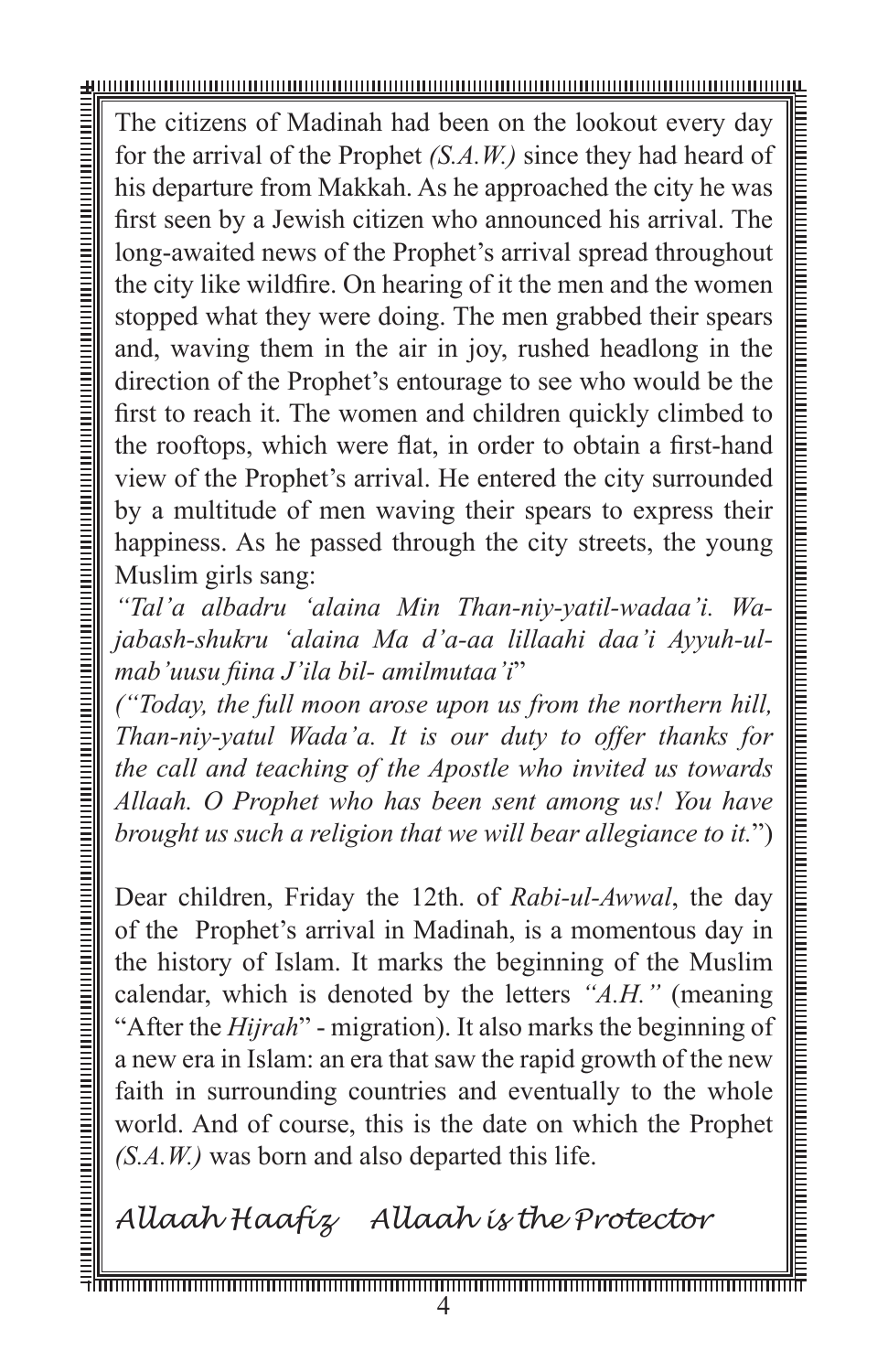# **3 - The Prophet** *(S.A.W.)* **Rewards Physical Abuse With Kindness**

Prophet Muhammad *(S.A.W.)* preached the message of (among others things) one God, Allaah, and that idols must not be worshipped. As the people in Arabia at that time worshipped idols, like their forefathers before them, they were unwilling to change their beliefs. The vast majority of them initially rejected the Prophet's teachings. Some of those who did so even went to great lengths to abuse him verbally and/ or physically.

One particular elderly lady took great pleasure in collecting her garbage and throwing it on the Prophet *(S.A.W.)* when he passed her house to go and perform *salaat*. He never rebuked the lady for what she did to him but would only smile at her and send salutations to her.

One day the Prophet *(S.A.W.)* passed the lady's house as usual and was pleasantly surprised that nothing had been thrown at him. He found this strange and thought the lady was ill. So he enquired of one of her neighbours about her health and was told that she lived alone and was, in fact, ill.

The Prophet *(S.A.W.)* went to the lady's home and knocked on the door. On being told to enter, he did so. The lady was surprised to see him. Noticing that her pitcher was empty and the dishes unwashed, the Prophet *(S.A.W.)* took the pitcher and went to the well and filled it. He returned to the lady's home and swept her house. then prepared a meal for her, which she ate.

The lady was so touched with the Prophet's kindness to her, especially having regard to the way she had treated him in the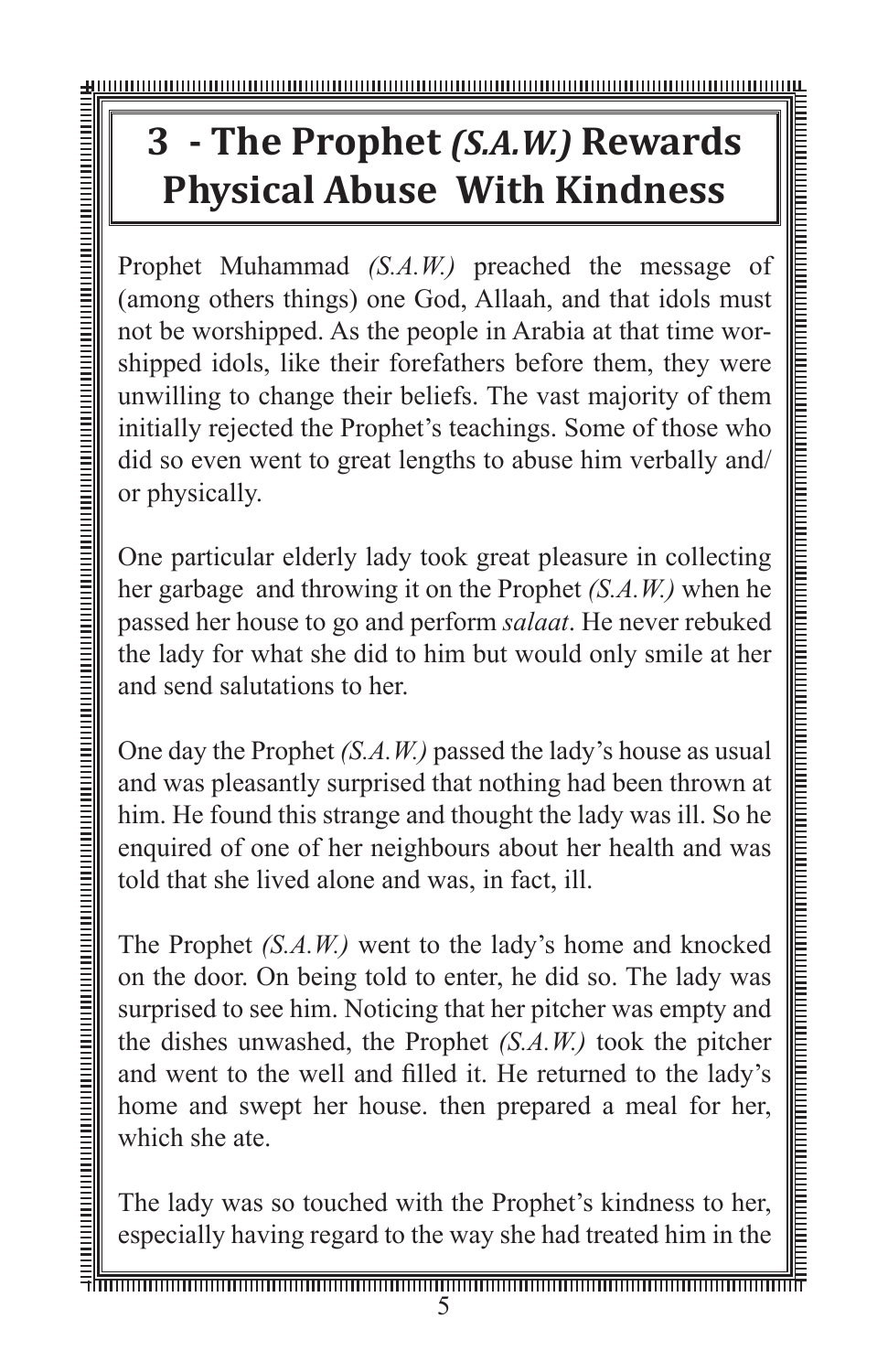past, that she apologized to him and accepted the new Faith. *Allaah Haafiz Allaah is the Protector*



### **4 - Prophet Muhammad** *(S.A.W.)* **(No task below his dignity)**

Prophet Muhammad *(S.A.W.)* did not find it below his dignity to do any type of work, manual or otherwise. This, notwithstanding the fact that he was a prophet of Almighty Allaah and, in the course of time, the ruler of a kingdom.

The Prophet *(S.A.W.)* would mend his clothes, assist in the household chores and milk the sheep. When the first *masjid*  was being built he worked as a labourer and, in the Battle of *Al Ahzaab* (the Trench), he joined with the others in digging trenches around the city of Madinah.

The Prophet *(S.A.W.)* assisted anyone who was in need of assistance. On one occasion he saw a slave labouring to operate a hand grinding mill. The man was crying as he ground the grain. The Prophet *(S.A.W.)* went up to him and asked why he was weeping. He replied that he was ill and could not operate the mill. He said further that his master was a cruel person and would punish him if he did not grind all the grain. The Prophet *(S.A.W.)* asked the slave to move aside. He then operated the mill and ground the rest of the grain himself. When he was finished he told the slave that if he ever had any grain to grind again, he should let him know so that he could do it for him.

On another occasion he saw an old man struggling to carry a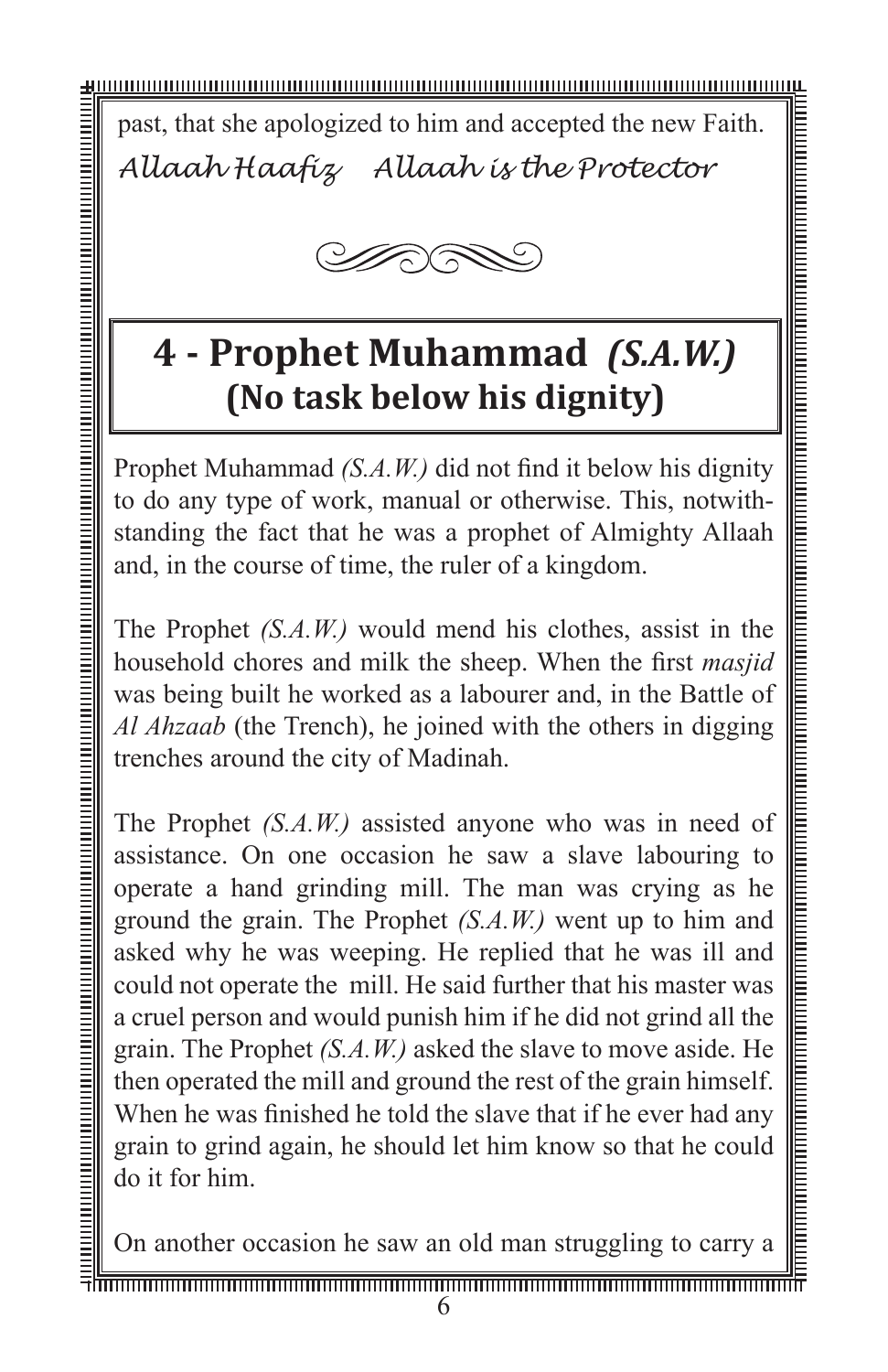leather container filled with water. The man would walk a few steps and then stop to rest before continuing his journey. The Prophet *(S.A.W.)* took the container from the old man, placed it on his own back and carried it to the man's home.

Dear children, as you know, we must all follow in the footsteps of the Prophet *(S.A.W.).* Accordingly we must make it our duty to help others, especially the old and the infirm. Almighty Allaah will be pleased with us when we do so.

*Allaah Haafiz Allaah is the Protector*



### **5 - The Prophet Of Mercy**

The tenth year of the Prophet's Mission is known in Islamic history as *"The Year of Sorrow"*. This is because of the death of his dear uncle, Abu Talib, and his beloved wife, *Bibi* Khadiijah *(R.A.)*. Abu Talib had taken care of the Prophet *(S.A.W.)* from the time he was eight years old until he married *Bibi* Khadiijah *(R.A.)*. In addition, after the Prophet *(S.A.W.)*  started receiving revelations from Allaah, Abu Talib, although not accepting the new faith, granted his protection to him. As a result the opponents of Islam were afraid to persecute or to physically harm the Prophet *(S.A.W.)*. With the death of Abu Talib the Prophet *(S.A.W.)* was now practically defenceless against his enemies. As regards *Bibi* Khadiijah *(R.A.)*, she was the first person to accept the new faith and had always been a source of comfort and strength to him.

After the death of Abu Talib the Quraish had no hindrance in persecuting the Prophet *(S.A.W.)* and this they started to do openly. He thus decided to journey to the city of Ta'if firstly,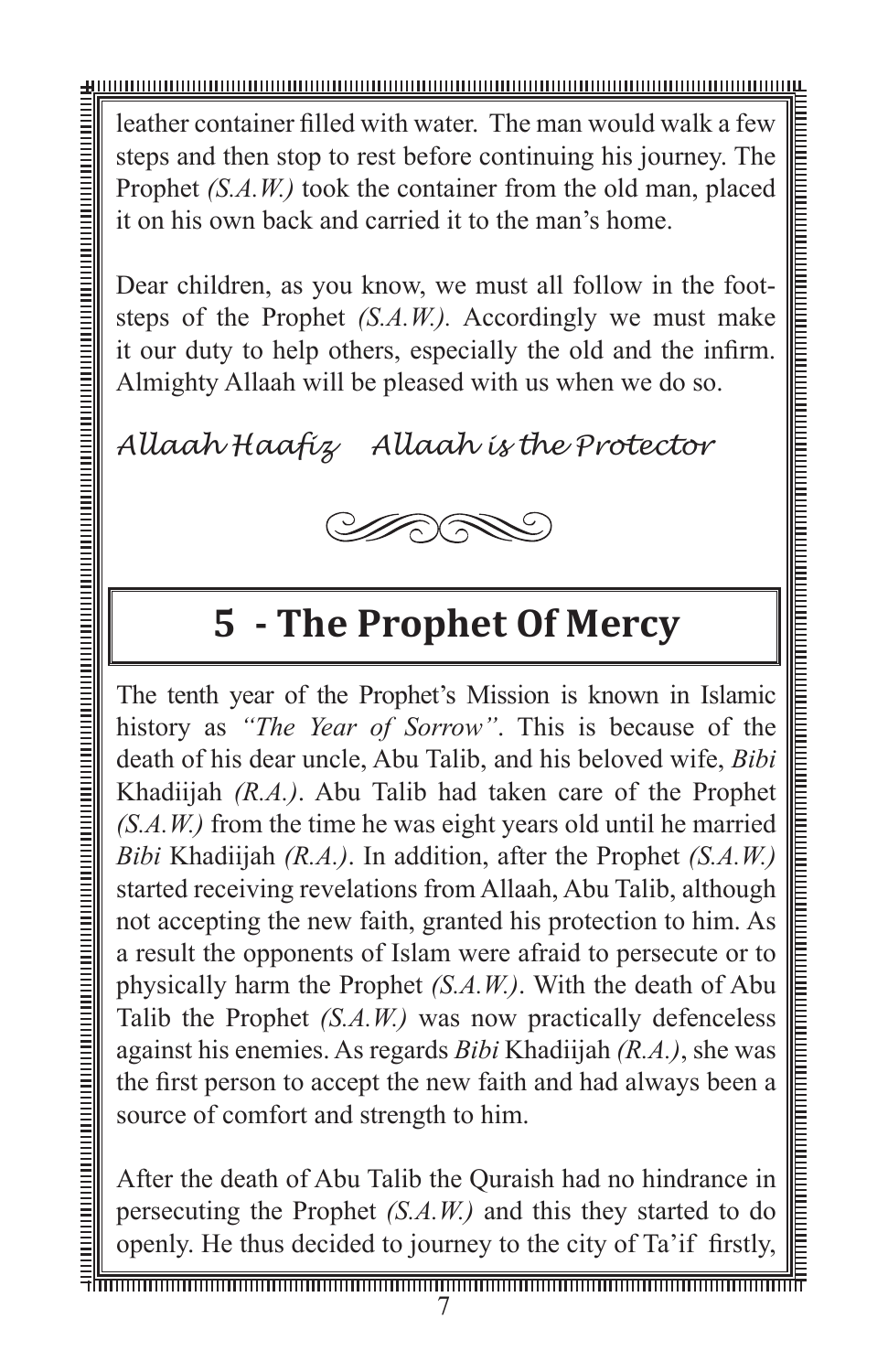to seek the protection of the Chiefs there against the Quraish and, secondly, to preach the new Faith.

The city of Ta'if is situated in a valley about forty miles from Makkah and, because of its cooler climatic conditions, its citizens comprised mostly of the better-educated and wellto-do persons. In addition, a beautiful temple was located there. This temple attracted many pilgrims to the city, and this resulted in a great amount of business for the merchants there.

The Prophet *(S.A.W.)* accordingly journeyed to Ta'if. On reaching the City he met with the various Chiefs and explained his mission. However, they all refused to accept the new Faith or even to grant him some protection. They went even further, and encouraged young thugs to abuse him and to throw stones at him. Many of the stones found their mark. With blood flowing from the many wounds on his body he left the City offering, as he did so, the following *du'a*:

*"O Allaah! To Thee I complain of the feebleness of my strength, of my lack of all resourcefulness, and my insignificance in the eyes of people. O Most Merciful of all showing Mercy. Thou art the Lord of the weak and Thou art my own Lord. To whom Thou art entrust me, to an unsympathetic foe who would sullenly frown on me, or to an alien to whom Thou hast given control over my affair? Not in the least do I care for anything except that I may have Thy Protection for myself. In the Light of Thy Face do I seek shelter – the Light of which illumines the Heaven and dispels all sorts of darkness, and which controls all affairs in this world as well as in the Hereafter. May it never be that I should incur Your Wrath, or that Thou should be displeased with me. I must remove the cause of Thy displeasure till Thou art pleased. There is no strength or power but through Thee."*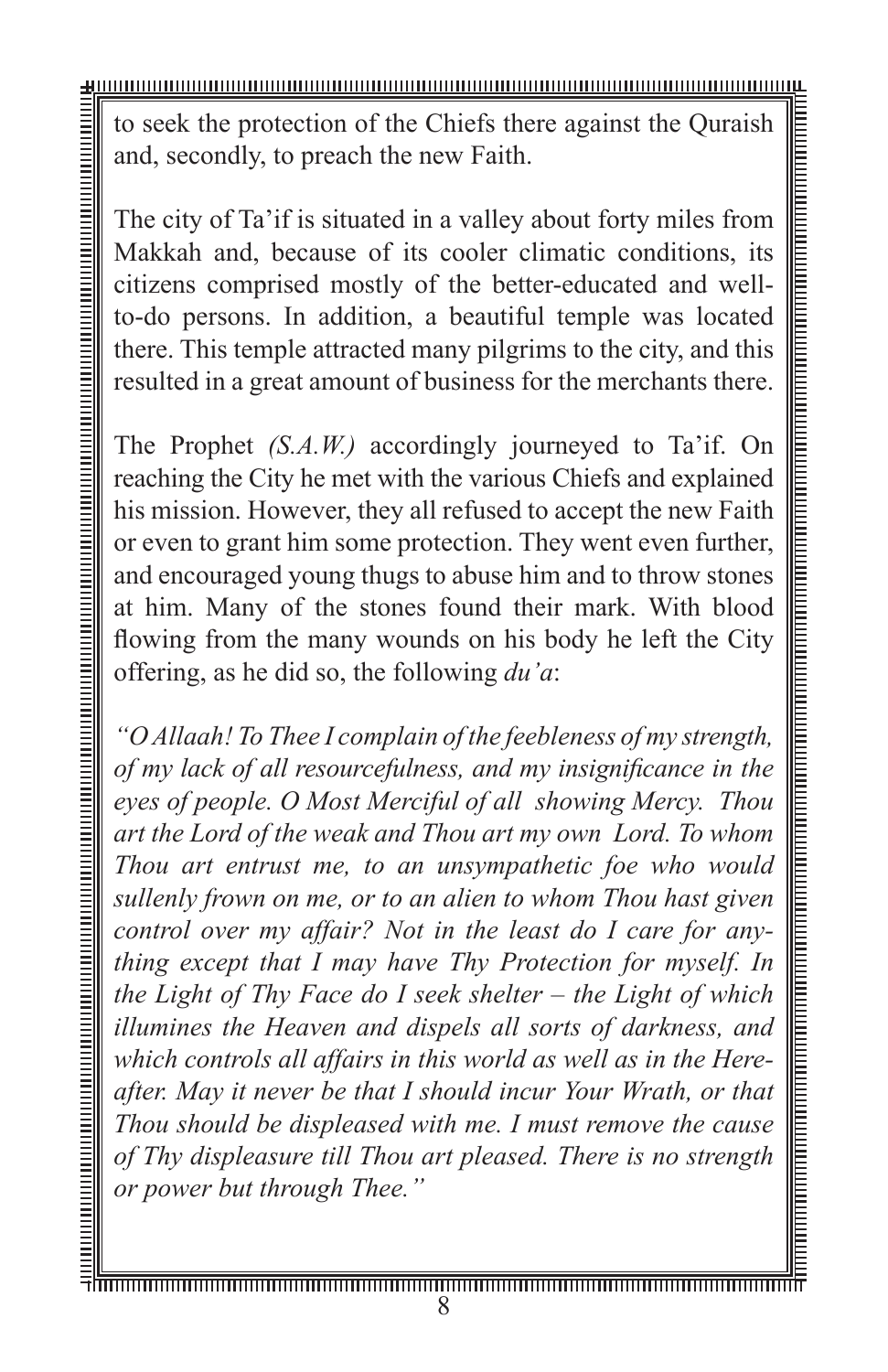Outside the City Angel *Jibraa-iil* appeared before the Prophet *(S.A.W.)* and told him that he had been commanded by Almighty Allaah, if he so desired, to give the angel in charge of the mountains the command to bring together the two mountains between which Ta'if was situated and so crush the city and its inhabitants. The Prophet *(S.A.W.)*, Merciful Prophet that he was, declined to give such a command. In doing so he said that even if the present citizens of Ta'if did not accept the Faith, some of their progeny would do so.

The Prophet *(S.A.W.)* then started on his return journey to Makkah. It must be mentioned however that he lived to see not only the citizens of Ta'if but also the whole of Arabia and many of the surrounding countries accept Islam.

*Allaah Haafiz Allaah is the Protector*



# **6 - The Conversion Of The Jinns**

The Prophet *(S.A.W.)* was returning to Makkah from an unsuccessful visit to Ta'if when darkness caught him at Nakhla, a suburb of Makkah. He camped there for the night with the intention of proceeding to Makkah the next day.

While he was performing the *Isha salaat* a company of Jinns from Nasiibiin was passing by on their way home. On hearing the recitation of Al Qur-aan, they stopped and waited until he had completed his *salaat*. They then told him they wanted to become Muslims. The Prophet *(S.A.W.)* granted their request, following which they continued on their journey.

When the Jinns reached their home they told their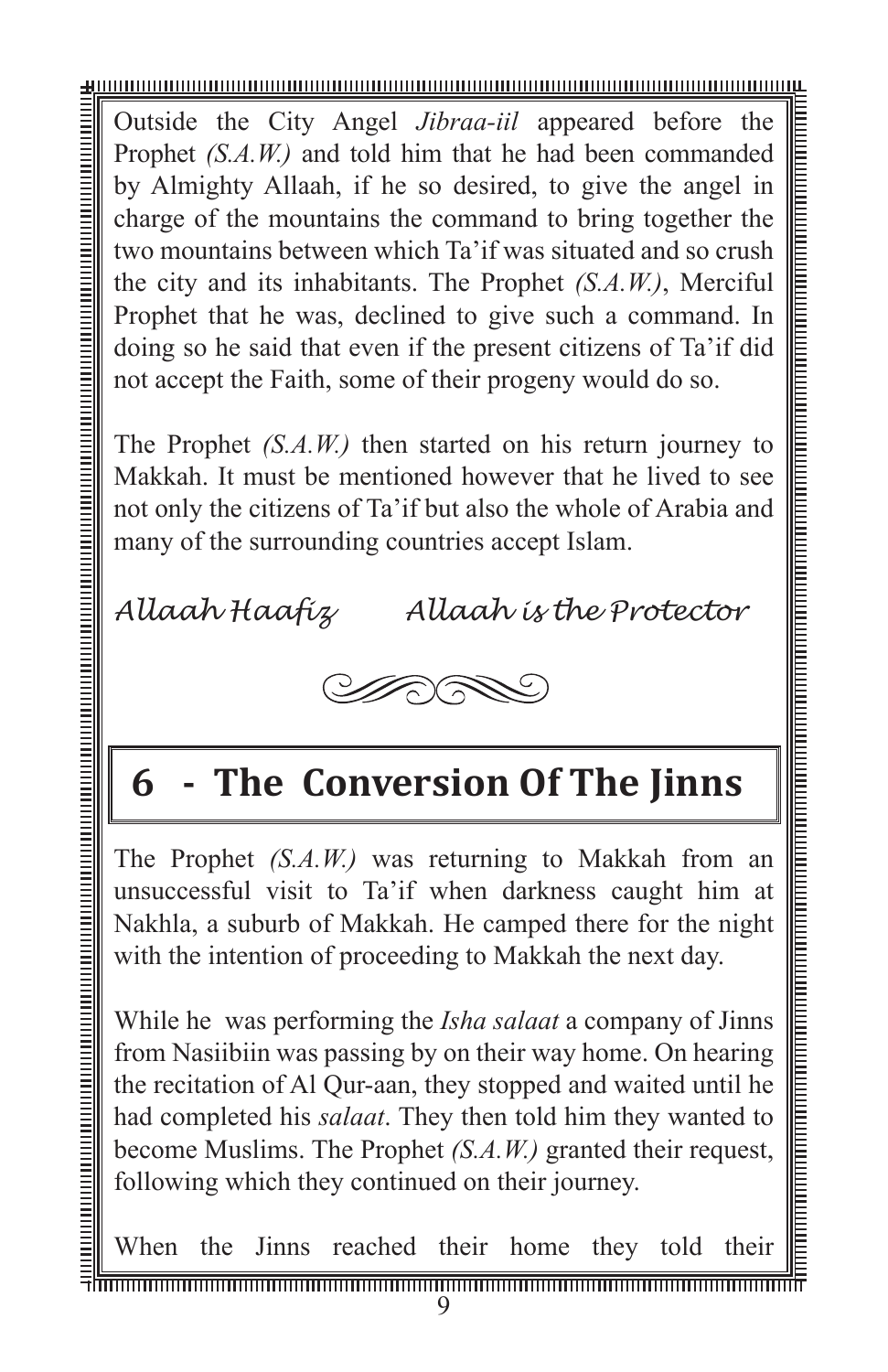fellow Jinns about their conversion to Islam. This incident is recorded in Chapter 72 Verses 1-2 of Al Qur-aan, which reads as follows: *"Say: It has been revealed to me that a company of Jinns listened to the Qur-aan. They said: 'We have really heard a wonderful Recital. It gives guidance to the Right, and we have believed therein; we shall not join (in worship) any (god) with our Lord.'* "

Some years later the Prophet *(S.A.W.)* was reciting *Suurah Ar Rahmaan*. When he finished he asked those present why they did not respond like the Jinns did when he recited the verse: *"Fabi-'ayyi 'aalaaa-'i Rabbikumaa tukazzibaan?"* ("Then which of the favours of your Lord will ye deny?"). The companions asked what had been the response of the Jinns and were informed they responded by saying they did not deny any of the favours of the Lord.

Dear readers, you too should follow the example of the jinns and reply like they did when the above-mentioned verse of Al Qur-aan is recited.

(See the previous story)

*Allaah Haafiz Allaah is the Protector*



### **7 - Luqman's Advice To His Son**

Luqman was an African shepherd who lived in a Middle Eastern country a few thousand years ago. He has the distinction of having a Chapter of Al Qur'aan named after him. He was a very simple person, was gifted with wisdom and thus known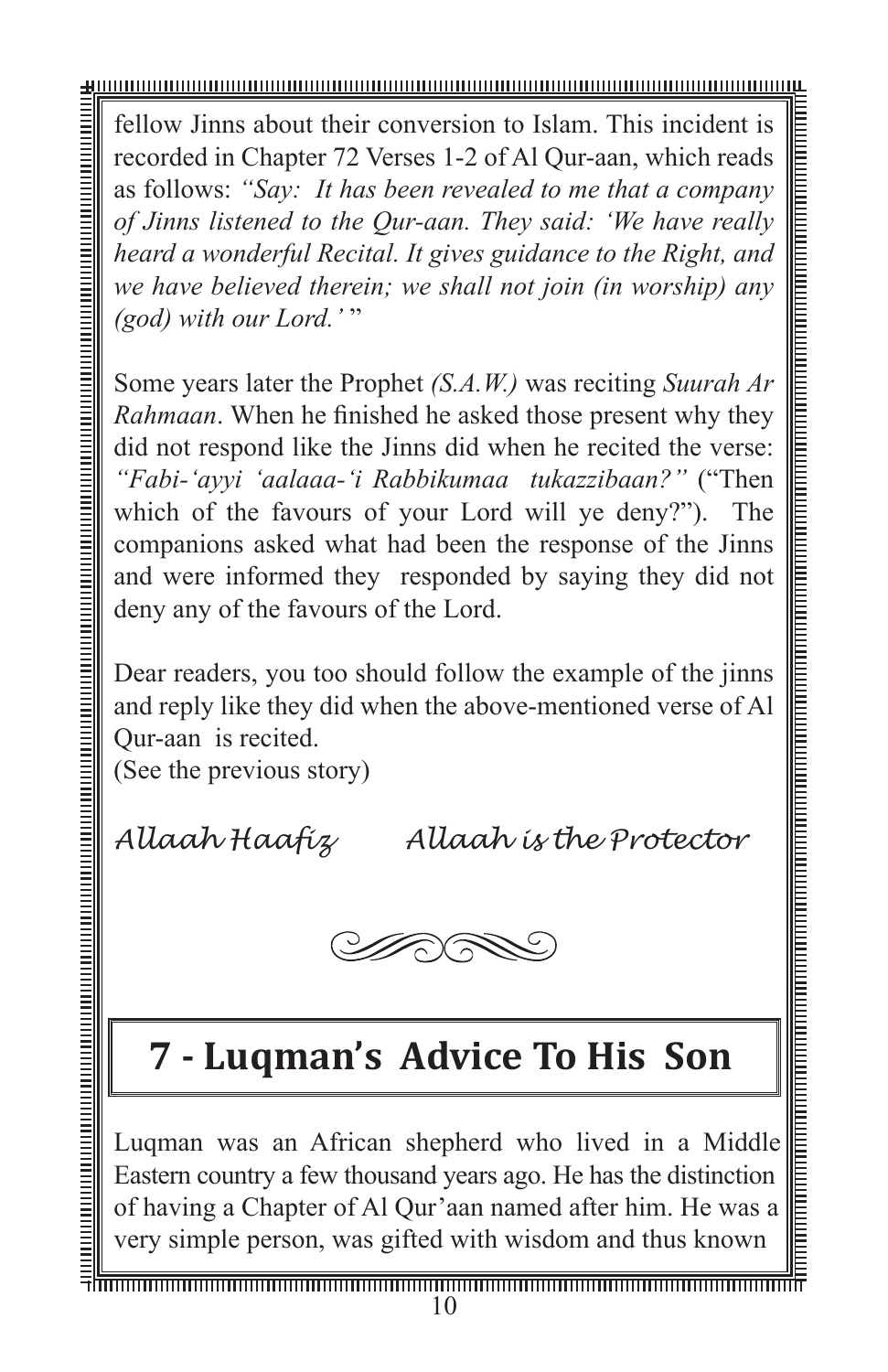as *"The Wise."* His fame spread far beyond his small village and people from far sought his advice on a wide range of matters.

Once Luqman was speaking to a large crowd when someone asked him how, being a simple shepherd, he could have reached such an eminent position. He replied that this was because he always told the truth when speaking and that he avoided vain talk. On another occasion he told the questioner that he could be like him if he kept down his gaze, controlled his tongue, honoured his guests, took care of his neighbours and refrained from doing those acts which served no useful purpose.

Luqman gave some beautiful advice to his son, which is recorded in Chapter 31 Verses 16-19 of Al Qur-aan and reads as follows: *"O my son!' said Luqman, 'If there be (but) the weight of a mustard seed and it were (hidden) in a rock or (anywhere) in the heavens or on earth, Allaah will bring it forth; for Allaah understands the finest mysteries, (and) is well acquainted with them. O my son! Establish regular prayer, enjoin what is just and forbid what is wrong; and bear with patient consistency whate'er be-tide thee: for this is firmness (of purpose) in (the conduct) of affairs. And swell not thy cheek (for pride) at man, nor walk in insolence through the earth: for Allaah loveth not an arrogant boaster. And be moderate in thy pace, and lower thy voice; for the harshest of sounds without doubt is the braying of the ass.*"

Dear children, surely you would wish your friends and many other persons to come to you to seek your views on various matters. If so, then follow Luqman's advice as given to his son, and *Inshaa Allaah*, you may, in the course of time be like him.

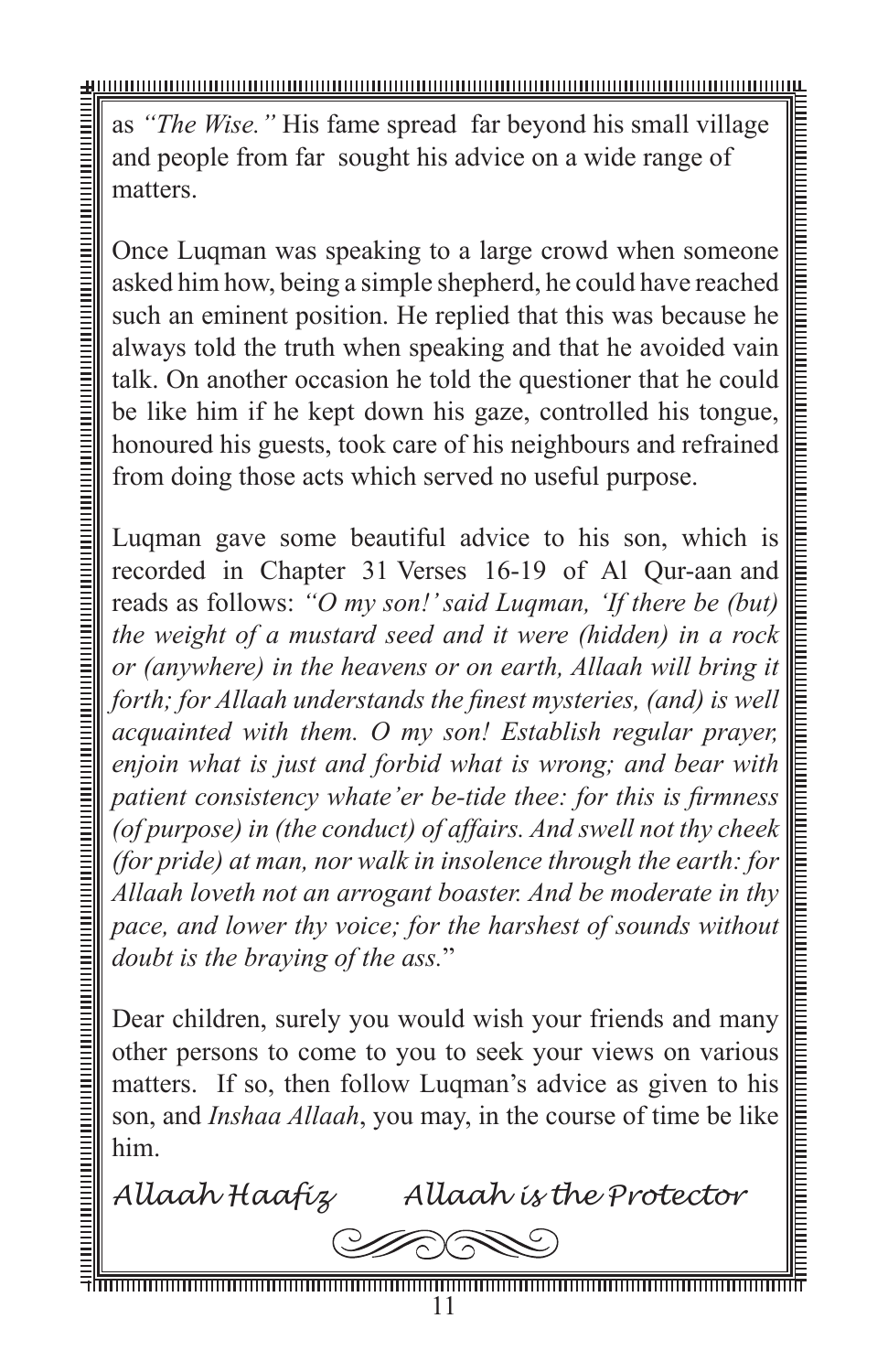**8 - A Truthful Youth**<br>
A few hundred years ago there lived in Jilan, a infersion (now Iran) a young man named Abdul using learnt all the could of his beautiful red living learnt all the could of his beautiful red in guida **A Find 10 A Find II Youth**<br>
A few hundred years ago there lived in Jilan, a small village in Persia (now Iran) a young mean named Abdul Qadir  $(R.A.)$ <br>
Having learnt all he could of his beautiful religion in his village, in Persia (now Iran) a young man named Abdul Qadir *(R.A.).*  Having learnt all he could of his beautiful religion in his village, young Abdul decided, with his mother's permission, to go to further his Islamic studies in Baghdad, Iraq and many hundreds of miles away. Train and motor vehicles, much less airplanes, had not yet been invented so he had to travel the long distance by foot, on camel or horse. It was very dangerous to travel far in those days because bandits would often attack travelers and steal all their belongings. So persons traveling formed themselves into groups (caravans) and moved together.

Abdul Qadir's *(R.A.)* mother had sewn forty gold coins in his jacket before he left. And her parting words to him were that he must continue to always tell the truth regardless of what may happen. Then he set out with a caravan on the long, harduous journey. After a few days, the travelers were attacked by bandits who approached everyone except the youth and made them surrender their money and other valuables. The bandits at first left Abdul Qadir *(R.A.)* alone because they felt he was too young to have anything of worth.

Eventually however one of the bandits questioned young Abdul and he replied that he had forty gold coins sewn in the lining of his jacket. The bandit did not believe him and passed on. After a while a second bandit asked him the same question and he gave the same answer. He also did not believe Abdul but decided to take him to his Chief. The Chief asked Abdul whether he had anything valuable and he gave the same reply as he had on the two previous occasions. The Chief did not believe the youth either but still gave the order for the jacket to be ripped open. When the gold coins fell out the Chief was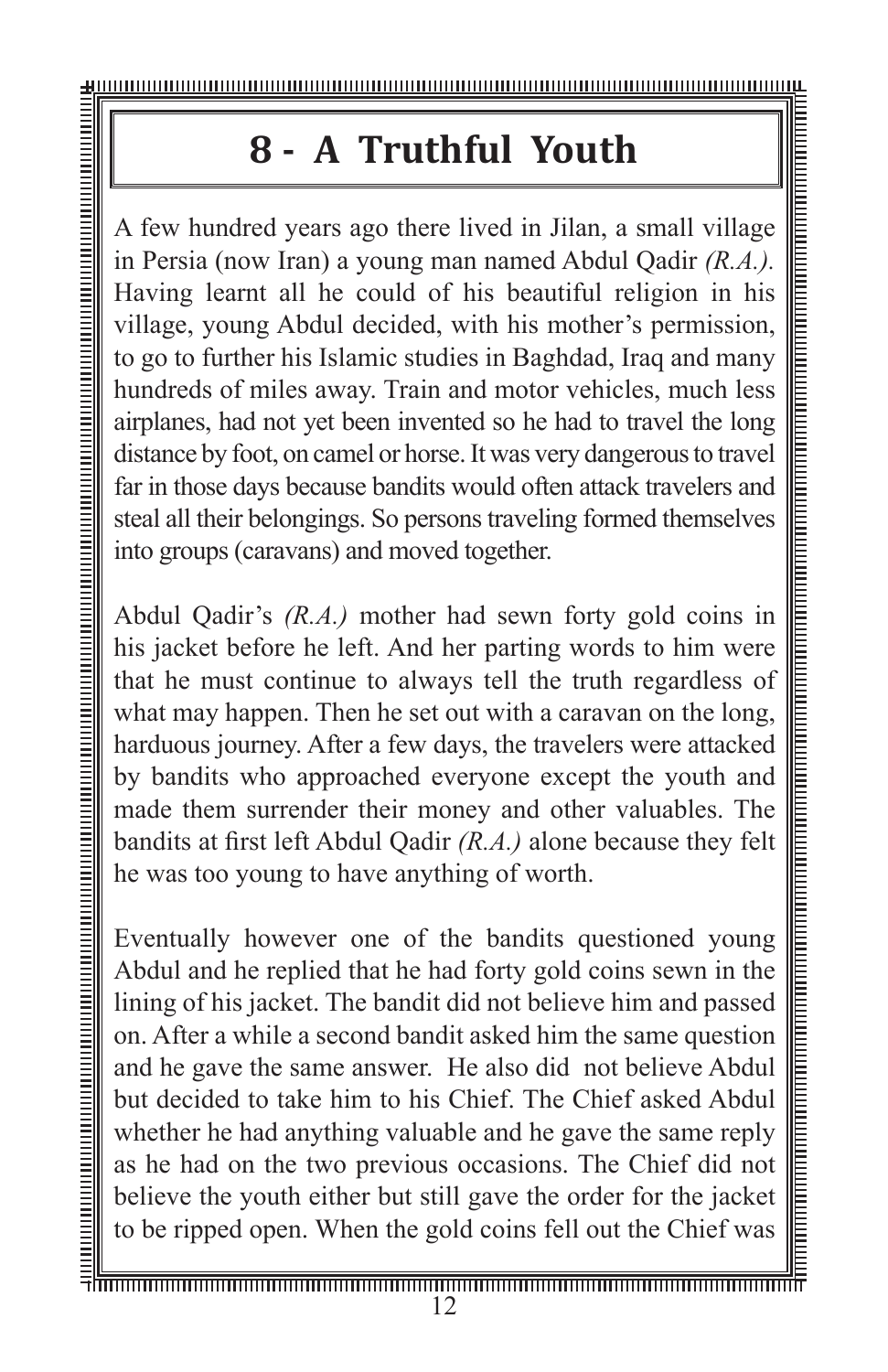surprised and asked him why he did not lie and say he did not have any money. In reply, he said that his mother had taught him that, as a Muslim, he must always tell the truth no matter what the consequences.

On hearing Abdul's reply the Chief was amazed that a young man could be so truthful. He started to remember his whole life which had been spent in crime. Tears filled his eyes and he at once repented all his evil deeds. He returned all the valuables taken from the travelers and he and his followers pledged to live exemplary lives from that time.

Young Abdul eventually reached Baghdad, where he spent many years in furthering his religious education and improving himself spiritually. His writings and teachings have made a great impact on millions of Muslims over the centuries and still continue to do so. He is known in Islamic history as Abdul Qadir *Jilani (R.A.)*, and *"The Saint of Jilan.*"

Dear children, take example from the above incident in the life of a young Muslim and remember that Prophet Muhammad *(S.A.W.)* said: *"A Muslim may be anything, but not a liar*."

*Allaah Haafiz Allaah is the Protector*



## **9 - The** *Khaliifaa'* **And The Empty Pot**

*Hazrat* 'Umar *Al-Faruuq (R.A.)*, a noted warrior and wealthy merchant, was selected as the second *Khaliifaa'* when the first, *Hazrat* Abu Bakr *As-Siddique (R.A.)*, passed away. In spite of his onerous duties as *Khaliifaa'*, he made it his duty,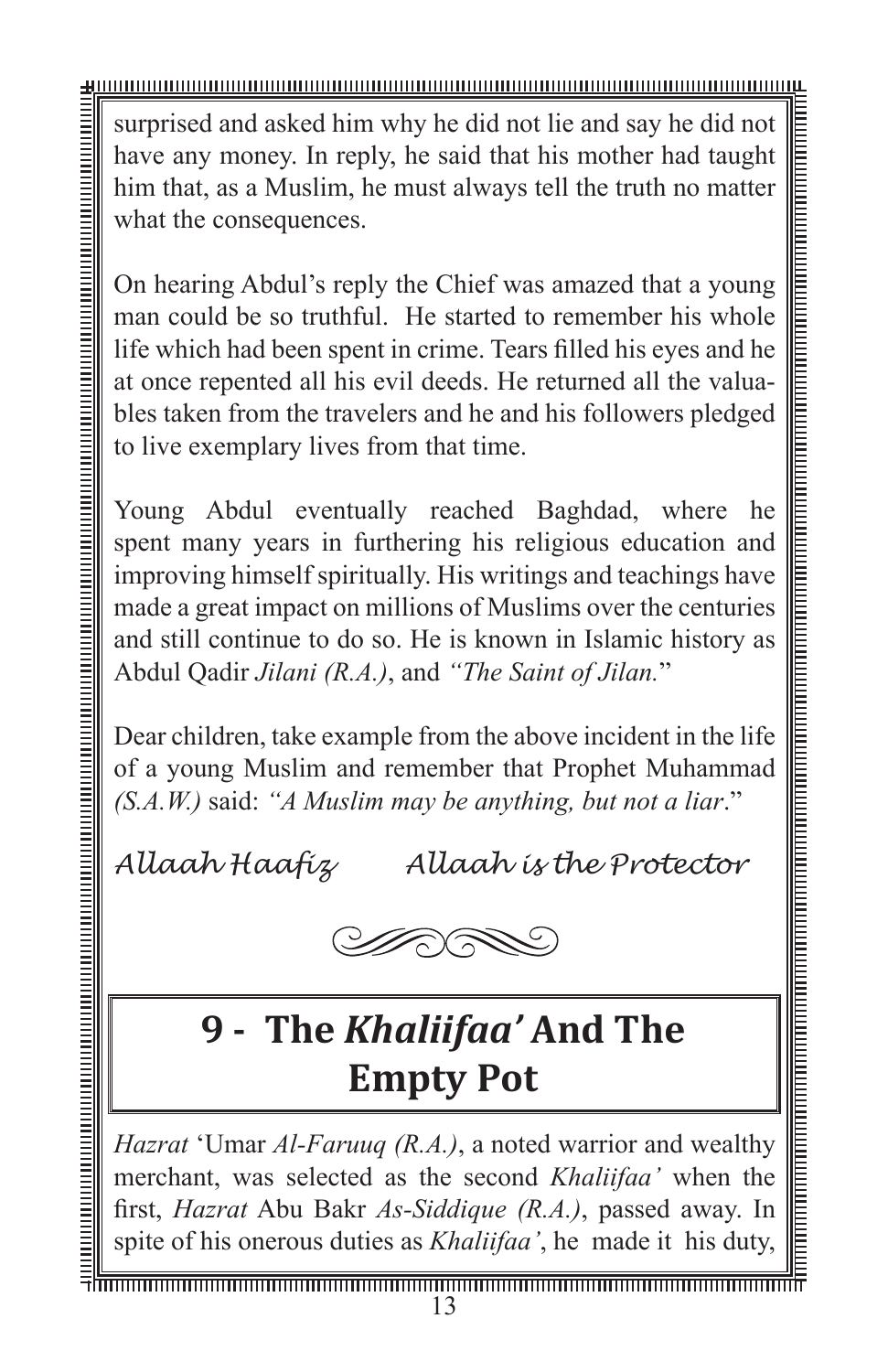as he had done before being so appointed, to walk the streets disguised during the night seeking out people to offer help. Once as he was walking with his aide, Aslam, he saw a light outside the city limits. Thinking it might be a caravan in need of help, he proceeded in its direction until he came upon a lady with some children sitting around a fire. The children were crying and looking at a pot on the fire with the apparent expectation that that food was being prepared.

*Hazrat* 'Umar *(R.A.)* approached the lady and looked into the pot to see what was being prepared. To his amazement, there was only water in it. He asked the lady why the pot was empty. The lady did not recognize him because of the simple way he was dressed. She replied she did not have any food because of the negligence of the *Khaliifaa'* to help her. When asked, why then she was boiling water, she said that the children would believe that a meal was being prepared and so they would eventually fall asleep. She further stated that Allaah would judge between the *Khaliifaa'* and herself on the Day of Judgment because the *Khaliifaa'* had failed to assist her in her distress. *Hazrat* 'Umar *(R.A.)* then asked the lady how could the *Khaliifaa'* know about her plight. She replied that the *Khaliifaa'*, as a ruler, must make it his business to be aware of the needs of all his people.

*Hazrat* 'Umar *(R.A.)* was so touched at the lady's plight that tears came to his eyes. He quickly went back to the city with his aide, filled a bag with foodstuff, and placed it on his back. The aide attempted to take the bag from the *Khaliifaa'* in order to carry it but the *Khaliifaa'* refused to allow him to do so. Asked by his aide why, the *Khaliifaa'* replied that he must carry it because he, and not the aide, will be the one who will be questioned about the lady's plight on the Day of Judgment.

When the *Khaliifaa'* arrived back at the camp he prepared a meal which he served to the lady and her children. He also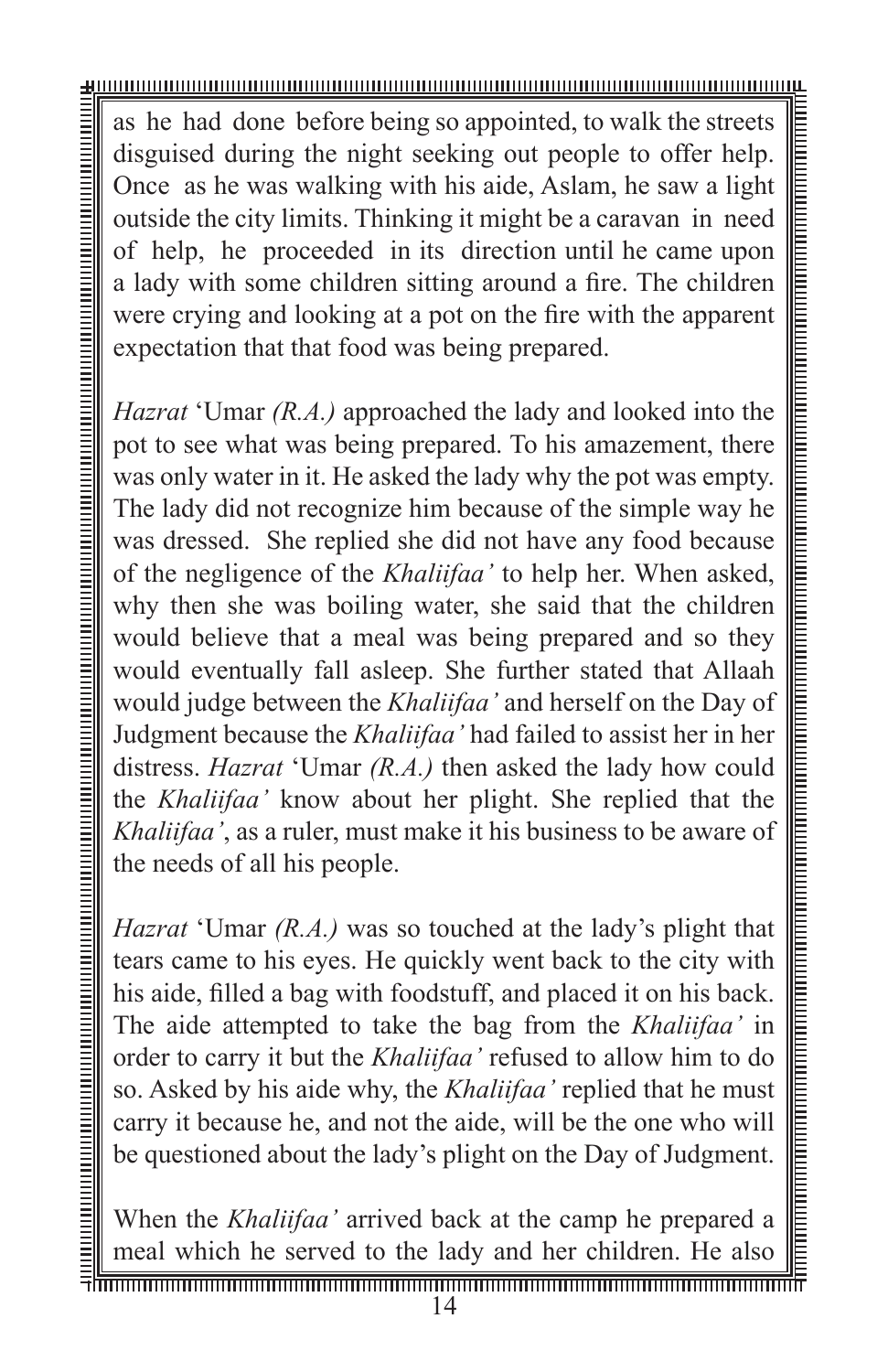gave them some money. The lady thanked him for his generosity and, still not recognizing him, told him that he deserved to be the *Khaliifaa'* because of his concern for the poor. He then took his leave, telling her that if she ever visited the *Khaliifaa'*  she would find him there also.

*Allaah Haafiz Allaah is the Protector*



### **10 -** *Hazrat* **Ali's Concern For The Needy**

*Hazrat* Ali *(R.A.)* was the first youth and the second person (after *Bibi* Khadiijah - *R.A.*) to accept Islam. He was then only ten years old. He earned his livelihood as a labourer and would draw water from wells for others for a small fee. If required, he would also carry the water to the person's home or field. Some days he would earn a little money and on other days none. It was therefore not unusual for him and his family to go without a meal at the end of a day.

On one occasion as a young man he earned a small amount of money by irrigating a field. He bought some barley with the money and divided it into three parts, intending to cook one part a day and so have one meal a day for three days. He cooked one part of the barley and was about to partake of it when a beggar came asking for some food. Notwithstanding his own hunger and need, he gave the beggar the food. He then cooked the second part of barley and was about to eat when an orphan came requesting something to eat. Without any hesitation he gave the orphan the second portion of barley. He then cooked the third and last portion of barley. As he was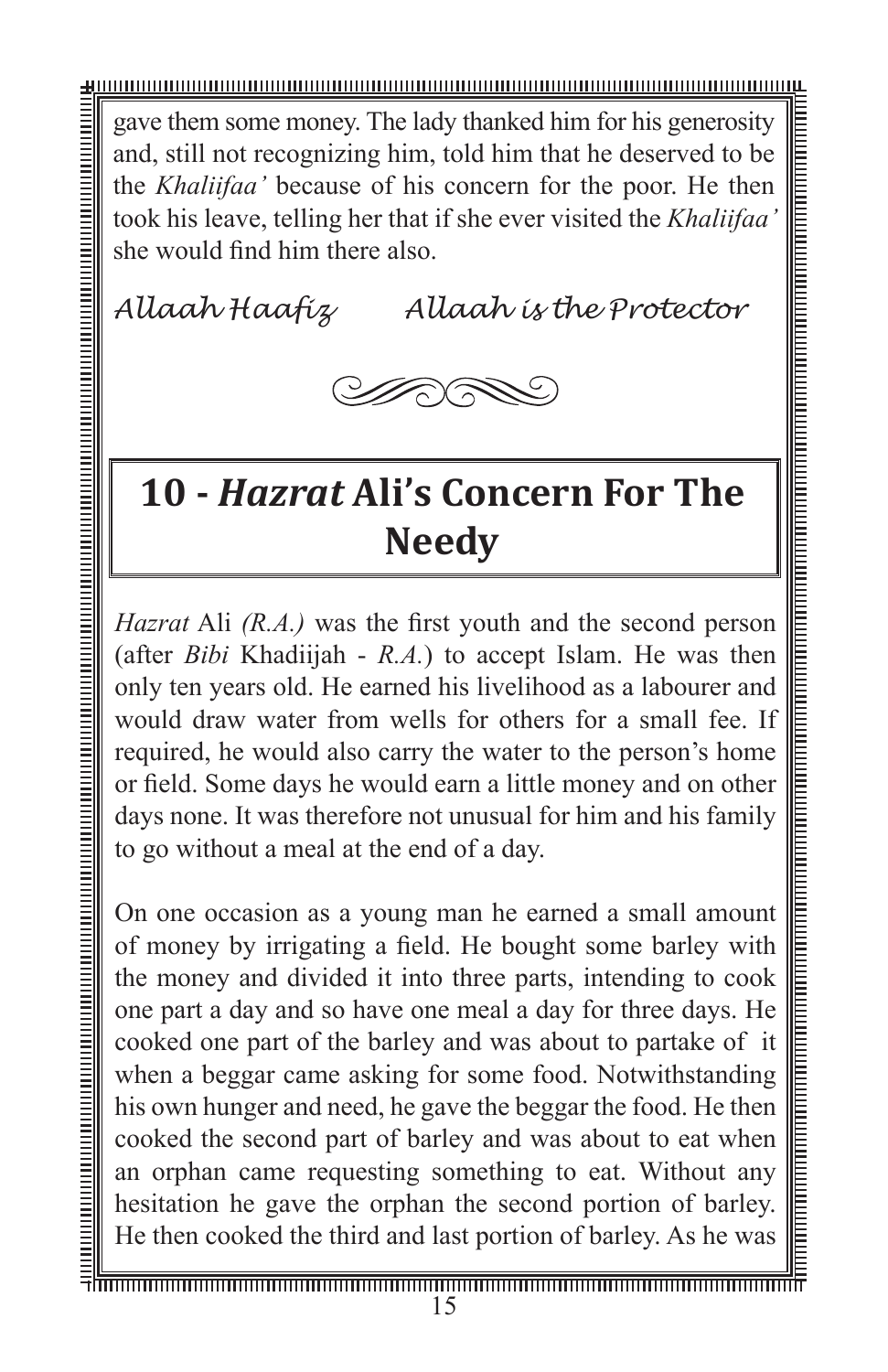about to eat it a non-Muslim came to him and requested something to eat to satisfy his hunger. Again, he had no hesitation in giving away the food, which he himself needed. So he went without food for the day, something he was accustomed to experience very often in his life.

*Hazrat* Ali *(R.A.)* showed concern for the poor and needy during his lifetime, even when he became *Khaliifaa'*. We also should endeavour to do whatever we can to assist the less fortunate in our community. Almighty Allaah will be pleased with us for so doing and will reward us accordingly.

*Allaah Haafiz Allaah is the Protector*



### **11 - Bring Someone Who Knows You Well**

A man wanted a favour from *Hazrat* 'Umar *Al-Faruuq (R.A.),*  the second *Khaliifaa'* of Islam. So the man took a friend with him to the *Khaliifaa'* to speak on his behalf. The friend spoke in glowing terms of the man, recommending him to the *Khaliifaa'*

The *Khaliifaa'* enquired of the friend whether he lived near to the man so that he could observe at what times the man left his home and at what times the man returned. The friend replied that he did not and so did not know. The *Khaliifaa'*  then enquired of the friend whether he had ever traveled with the man so that he could observe his habits. Again, the friend replied in the negative. Finally, the *Khaliifaa'* enquired of the friend whether he had ever had any financial transactions with the man. To this question the friend also replied in the negative.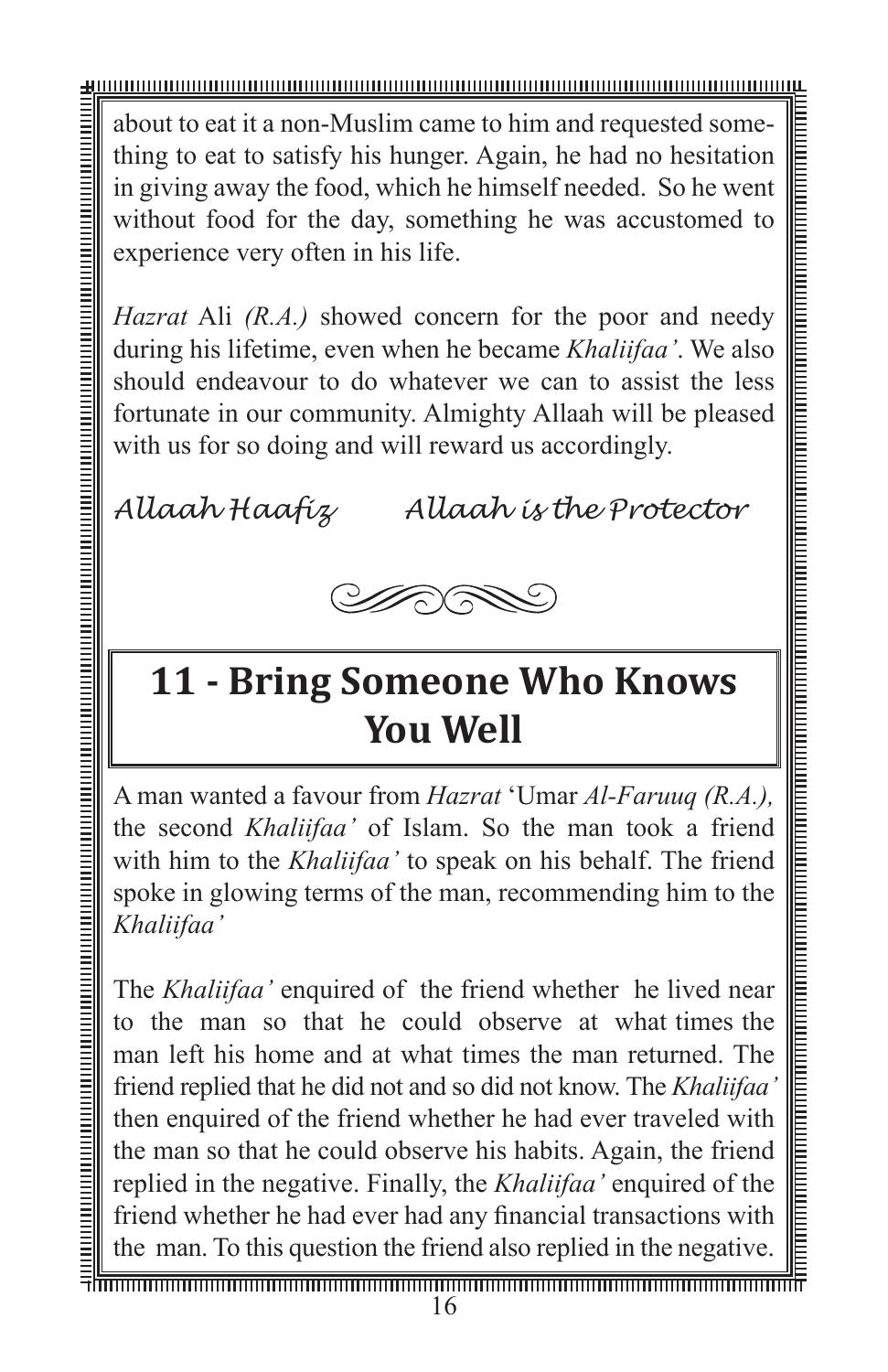The *Khaliifaa'* then told the friend that his impressions of the man must have been formed from seeing him in the *masjid* reciting Al Qur'aan and nodding his head. The friend replied in the affirmative. At this, the *Khaliifaa'* told the friend to leave. He then told the man who wanted the favour to bring someone who knew him well to recommend him.

*Allaah Haafiz Allaah is the Protector*



### **12 - The Delinquent Father**

A man went to *Khaliifaa'* 'Umar *Al-Faruuq (R.A.)* and complained to him that his son was always disobedient to him. The *Khaliifaa'* called the boy and told him of his father's complaint. The boy in turn enquired of the *Khaliifaa'* whether he had any rights over his father and if so, what were they. To this the *Khaliifaa'* answered in the affirmative and stated that the rights of the child over the father were three in number, namely:

- 1. the father should choose a good mother,
- 2. the father should give the child a good name, and
- 3. the father should teach the child Al Qur-aan.

The boy responded by saying his father had failed in his duties to him as his father had married a fire worshipper, named him *Ju'alaan* (which means dung), and never taught him anything about Islam. The *Khaliifaa'* then told the father that he had failed in his duties to his son and, as a result, the son had been disobedient to him. The *Khaliifaa'* further told the father that he had wronged his son before his son had wronged him.

*Allaah Haafiz Allaah is the Protector*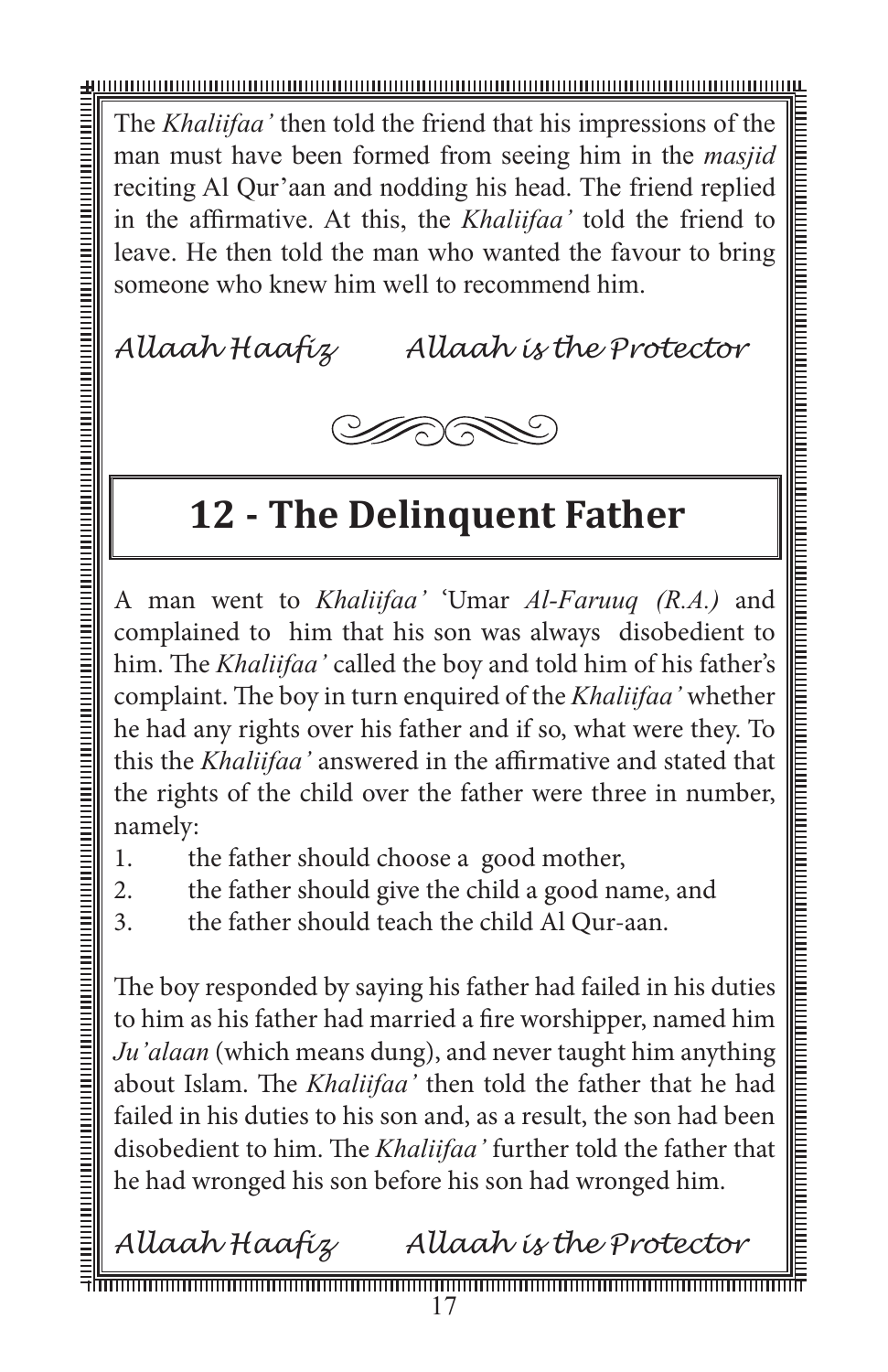# **13 -** *Hazrat* **Ali** *(R.A.)* **And The Elderly Jew**

to the *masjid* to perform the *Fajr salaat*. He had to walk along a narrow trace which led from his home to the *masjid*. The trace was so narrow that two persons passing each other had to squeeze through in order to pass. One morning there were a number of puddles of water on the trace. In order not to wet one's feet one had to attempt to step on the numerous stones on the trace.

**Hazrat Ali** *(R.A.)* **And The**<br> **Elderly Jew**<br> *Hazrat Ali (R.A.)* was on his way as usual carly one morning to the *masjid* to perfonm the *Fay salaca*. He had to walk along the to make the *Hay salaca*. He had to walk al When *Hazrat* Ali *(R.A.)* reached a certain point on the trace he saw a gentleman in front of him slowly wending his way with the help of a staff. The man was using the full width of the trace as he moved along. He recognised the person as an elderly Jew who was going to perform his morning prayer. *Hazrat* Ali *(R.A.)* realised that it was getting late for the *salaat*  and that he would miss it if he did not hurry. But the only way to overtake the gentleman would be to push his way pass him. This *Hazrat* Ali *(R.A.)*, as a Muslim, could not do. So he walked patiently behind the gentleman praying that he would reach the *masjid* in time to join the congregation.

In the meantime the Prophet *(S.A.W.)* proceeded to take his position near the *mimbar* so that he could lead the *salaat.* He then attempted to recite *Suurah Faatihah*. To his utter surprise, however, no sound came out. He attempted to recite the *Suurah* for a second time. But still no sound came out. He made a third attempt, with the same result.

The Prophet *(S.A.W)* then looked up and, seeing *Jibraa-iil (A.S.)* in front of him, asked why he had been stopped. The Angel pointed towards the outer gate of the *masjid* where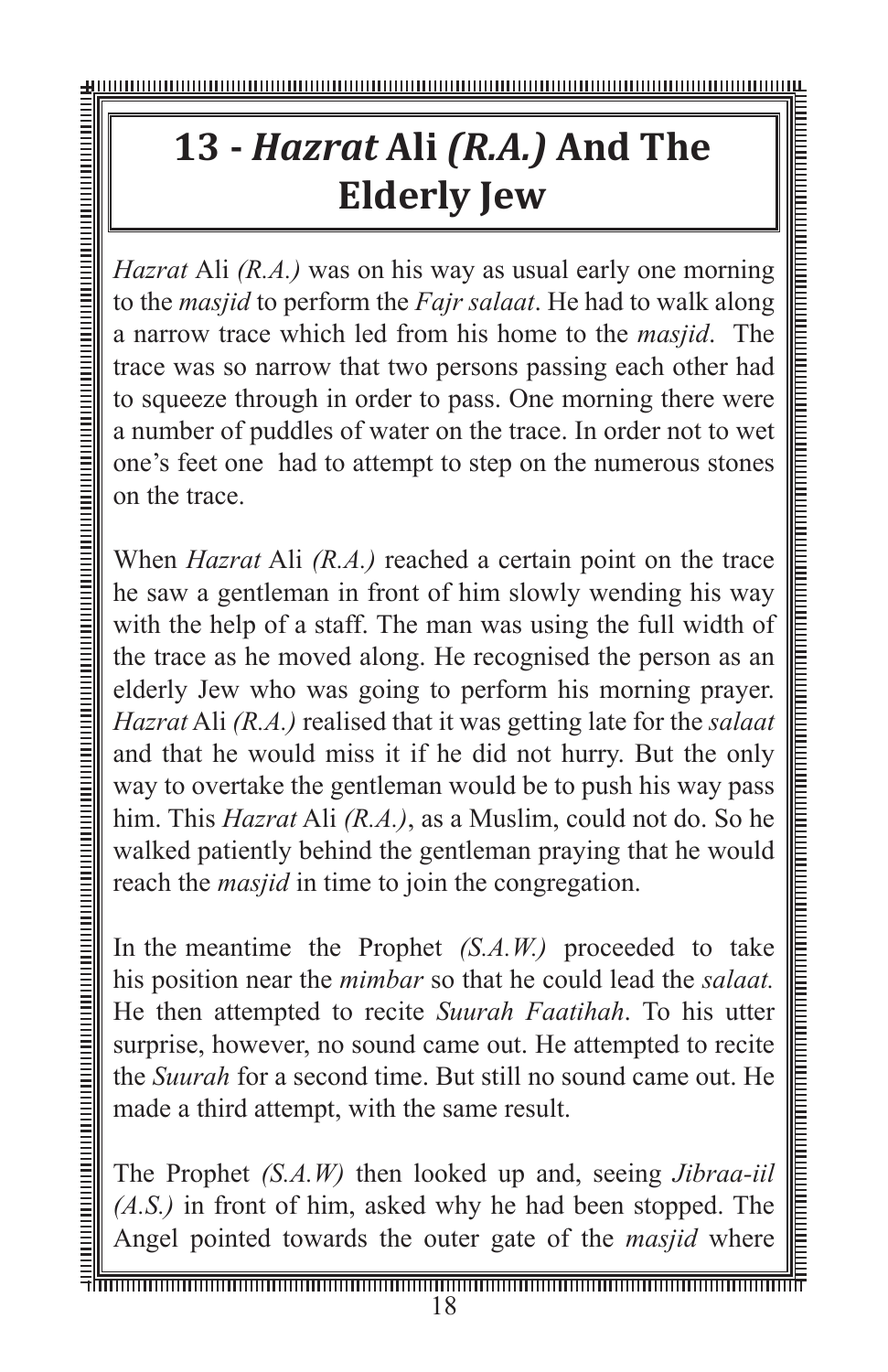*Hazrat* Ali *(R.A.)* was taking off his shoes and distributing charity before entering. Continuing, the Angel told the Prophet *(S.A.W.)* that he had stopped him so that *Hazrat* Ali *(R.A.)* would not miss the blessings of the *salaat* in congregation because he had been delayed doing a good deed.

*Allaah Haafiz Allaah is the Protector*



### **14 - The Generosity Of** *Hazrat* **Abu Bakr** *As-Siddique*

*Hazrat* Abu Bakr *(R.A.)* was the first adult male and the third person to accept Islam. He was a close friend of the Prophet *(S.A.W.)* and a rich merchant from a noble family. He spent generously in the cause of Islam and took pleasure in assisting the poor and needy. When the Prophet *(S.A.W.)* made an appeal for financial assistance to support an expedition to Tabuuk, he took a few used household utensils. Many of those present laughed quietly at what they considered a measly contribution. The Prophet *(S.A.W.)* received the items and asked *Hazrat* Abu Bakr what he had left for his family. *Hazrat* Abu Bakr *(R.A.)*, replied that he had left Allaah and his Prophet for his family.

By the time *Hazrat* Abu Bakr *(R.A.)* passed away he had very little material things. Prior to his demise he instructed that these should be sold and the receipts therefrom be used to pay any debts he may have incurred.

*Allaah Haafiz Allaah is the Protector*

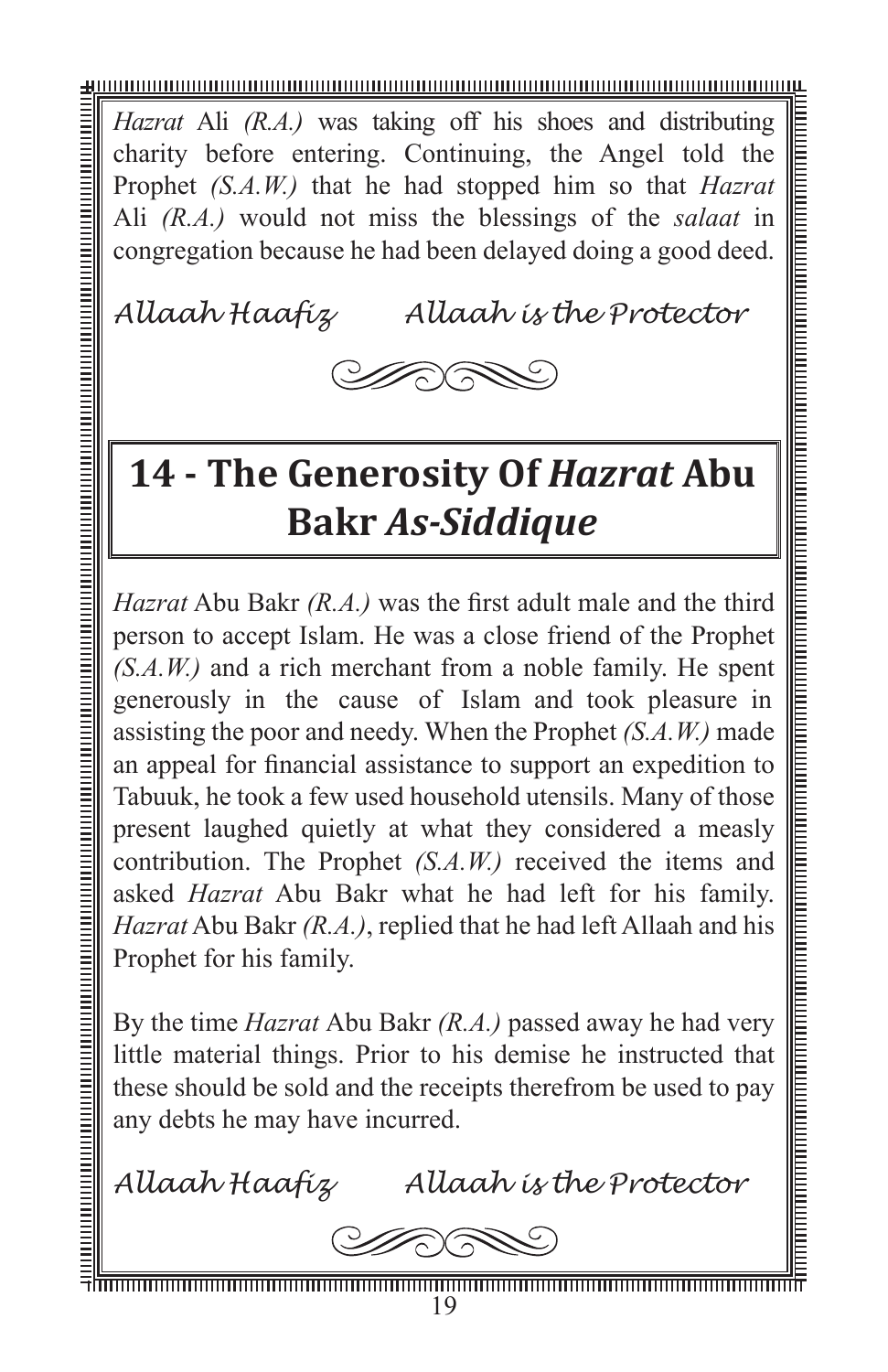# **15 -** *Imaam* **Abu Hanifa** *(R.A.)* **And His Detractor**

*Imaam* Abu Hanifa *(R.A.)* is considered the greatest expert on *Shariah* (Islamic law). He was a very humble, pious and knowledgeable person. Muslims from various parts of the Islamic world respected him, and still do, for his in-depth knowledge of the *Shariah*. In addition, the vast majority of Muslims in the world follow the School of Law which he developed

The *Imaam* used to lecture regularly on various aspects of the *Shariah* and people traveled long distances to listen to his discources in order to benefit from his knowledge. One day the *Imaam* was lecturing to a gathering when a man started to interrupt him. The man questioned the *Imaam's* knowledge and integrity from time to time. The *Imaam* ignored the man completely and after a while, the man stopped his interruptions.

At the end of the lecture the *Imaam* proceeded on the way home. The man followed him all the way to his house, repeating his accusations as he did so. The *Imaam* did not respond. However, when the *Imaam* reached the entrance to his home he turned around and invited the man to come into his home, telling him that he could sit there in comfort while continuing his abuse.

The man was very surprised and touched by the *Imaam's* unexpected action. He expressed regret for his own actions and sought forgiveness. The *Imaam* of course forgave him and the man became an ardent follower of his thereafter.

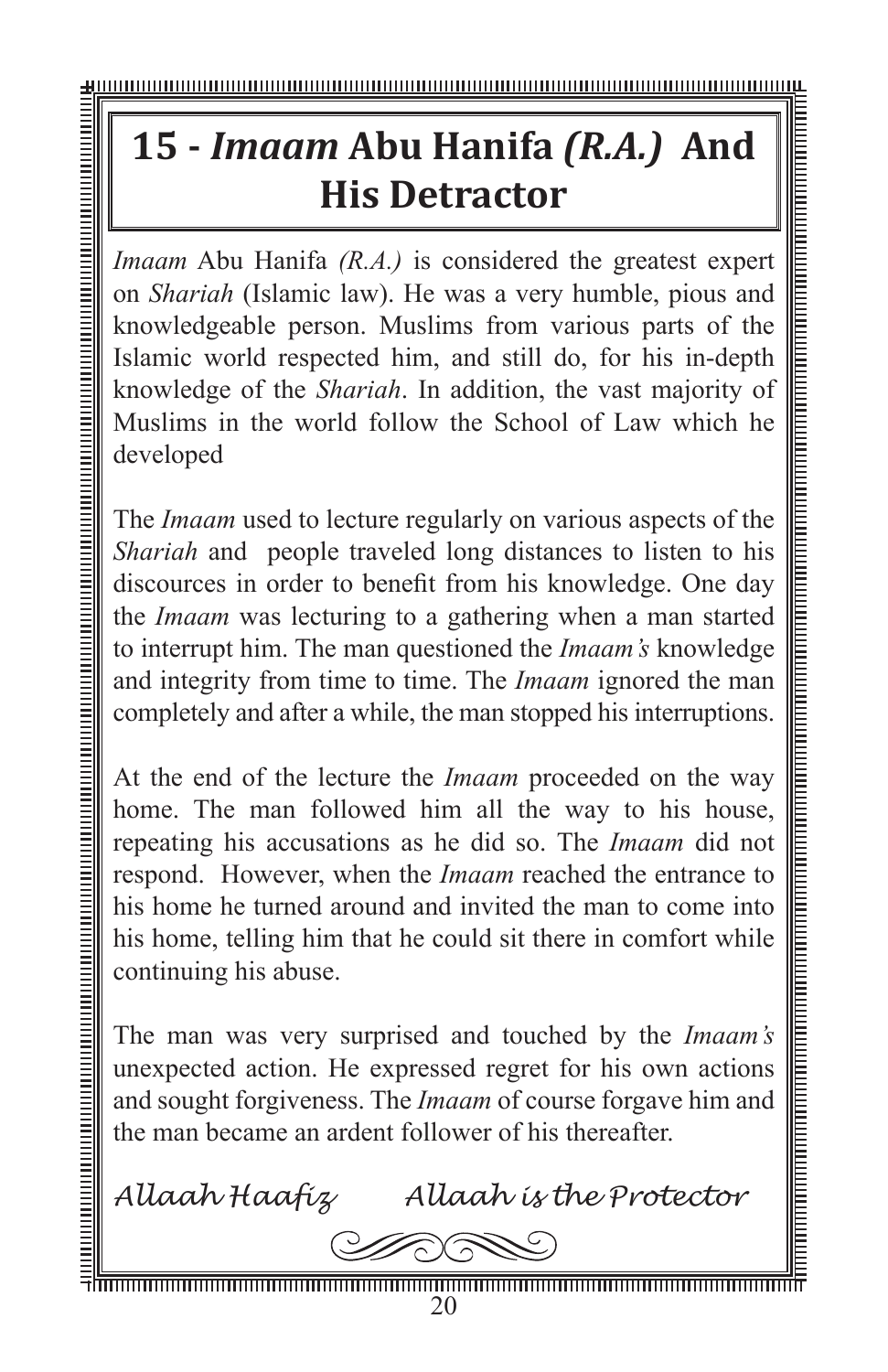# **16 - Sultan Salah-Ud-Diin (Saladdin) And King Richard The Lion-Heart**

Sultan Salah-ud-diin was head of the Muslim empire at the time the various kings in Europe joined together in an attempt to destroy Islam. A number of battles, known as the Crusades, was fought and the invaders were eventually defeated. The Sultan led the Muslims in battle. He possessed all the traits of a Muslim such as humility, kindness, mercy and generosity, notwithstanding the fact that he was a warrior of note.

During the battles his greatest enemy, King Richard of England, known in history as Richard the Lion Heart, fell seriously ill. Sultan Salah-ud-diin, in keeping with his Islamic upbringing, sent fresh fruits for the King to nourish himself and also snow so that the King could keep his drinks cool in the hot desert temperature.

*Allaah Haafiz Allaah is the Protector*



## **17 - The Holy Prophet** *(S.A.W.)* **And The Wrestler**

Rukaana Al-Muttalib was the undisputed wrestling champion of Makkah and the surrounding areas at the time the Prophet *(S.A.W.)* received the first revelation of Al Qur-aan. He was known as a mean wrestler and such was his prowess that only a few accepted his challenge or challenged him.

One day the Prophet *(S.A.W.)* met Rukaana alone. He invited him to believe in Almighty Allaah and to become a Muslim.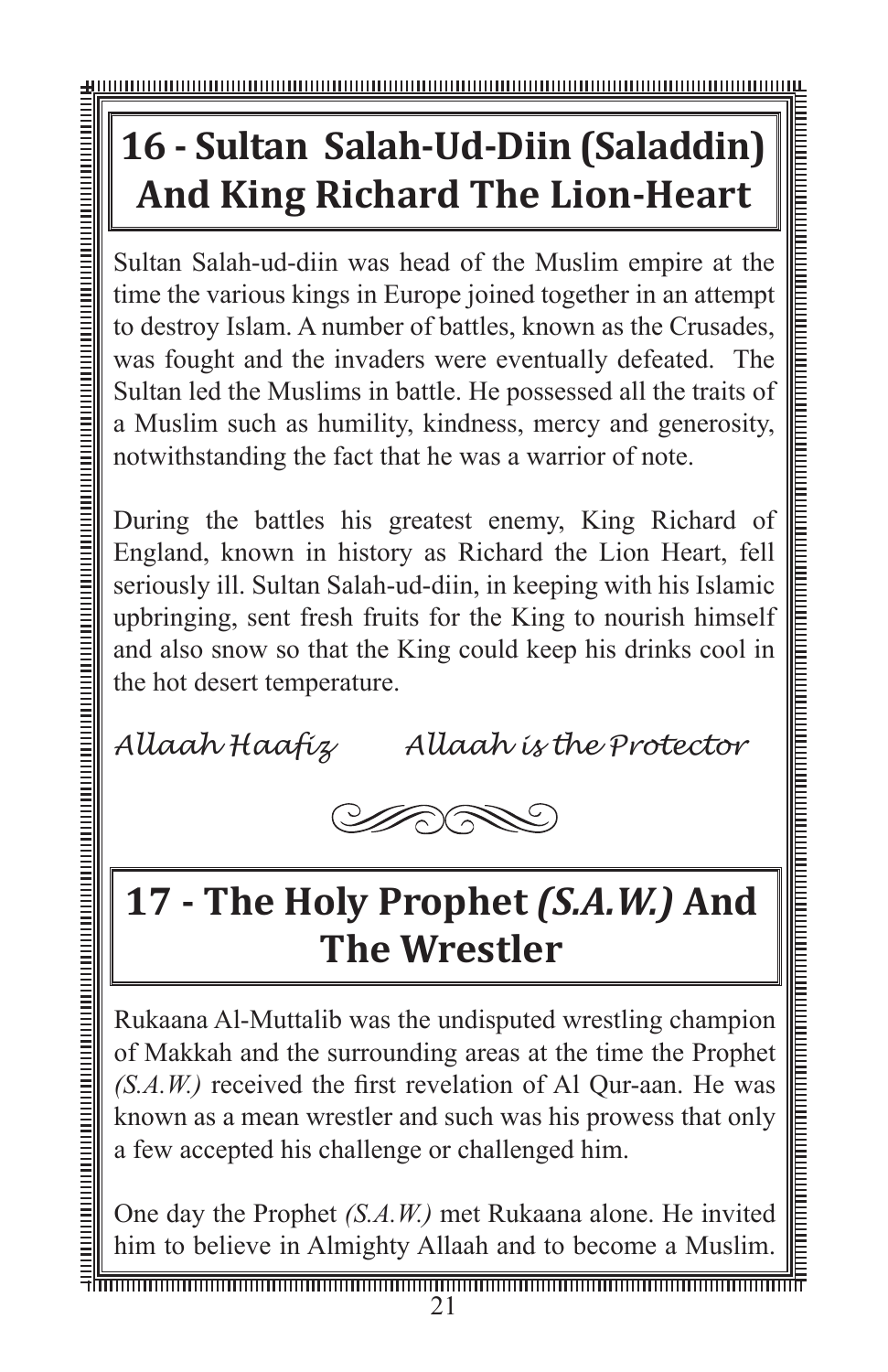Rukaana replied that he would follow the Prophet *(S.A.W.)* only if he believed that what he was saying was the truth. The Prophet *(S.A.W.)* in turn enquired of Rukaana if he would believe in him if he defeated him in a wrestling match. Rukaana, confident of his prowess, replied in the affirmative. The Prophet *(S.A.W.)* and Rukaana then started to wrestle. The Prophet *(S.A.W.)* threw Rukaana to the ground after a short while thus winning the bout. Rukaana, however, expressed dissatisfaction with the result and asked for a re-match. The Prophet *(S.A.W.)* agreed and they started the second bout.

The Prophet *(S.A.W.)* again won quickly but Rukaana was very surprised that he had beaten him a second time and said so. In reply the Prophet *(S.A.W.)* told Rukaana that he could give him a bigger surprise by calling a tree some distance away to come to them. Rukaana asked him to do that. The Prophet *(S.A.W.)* responded by telling the tree to come to them and it did so. The Prophet *(S.A.W.)* then told the tree to return to its original position and it also did so. By now Rukaana was convinced beyond the shadow of a doubt that the Prophet's Message was indeed the truth and he immediately became a Muslim.

*Allaah Haafiz Allaah is the Protector*



## **18 - The** *Qadi* **(Judge) Rules Against The** *Khaliifaa'*

*Hazrat* Ali *(R.A.)* was the fourth *Khalifaa'* in Islam. He was known for his piety and bravery, among other attributes. Once he lost his sword which was later found in the possession of a Jew. The *Khalifaa'* asked the Jew to return it but he refused. The *Khalifaa'* accordingly requested the *Qadi* (Judge) to rule in the matter.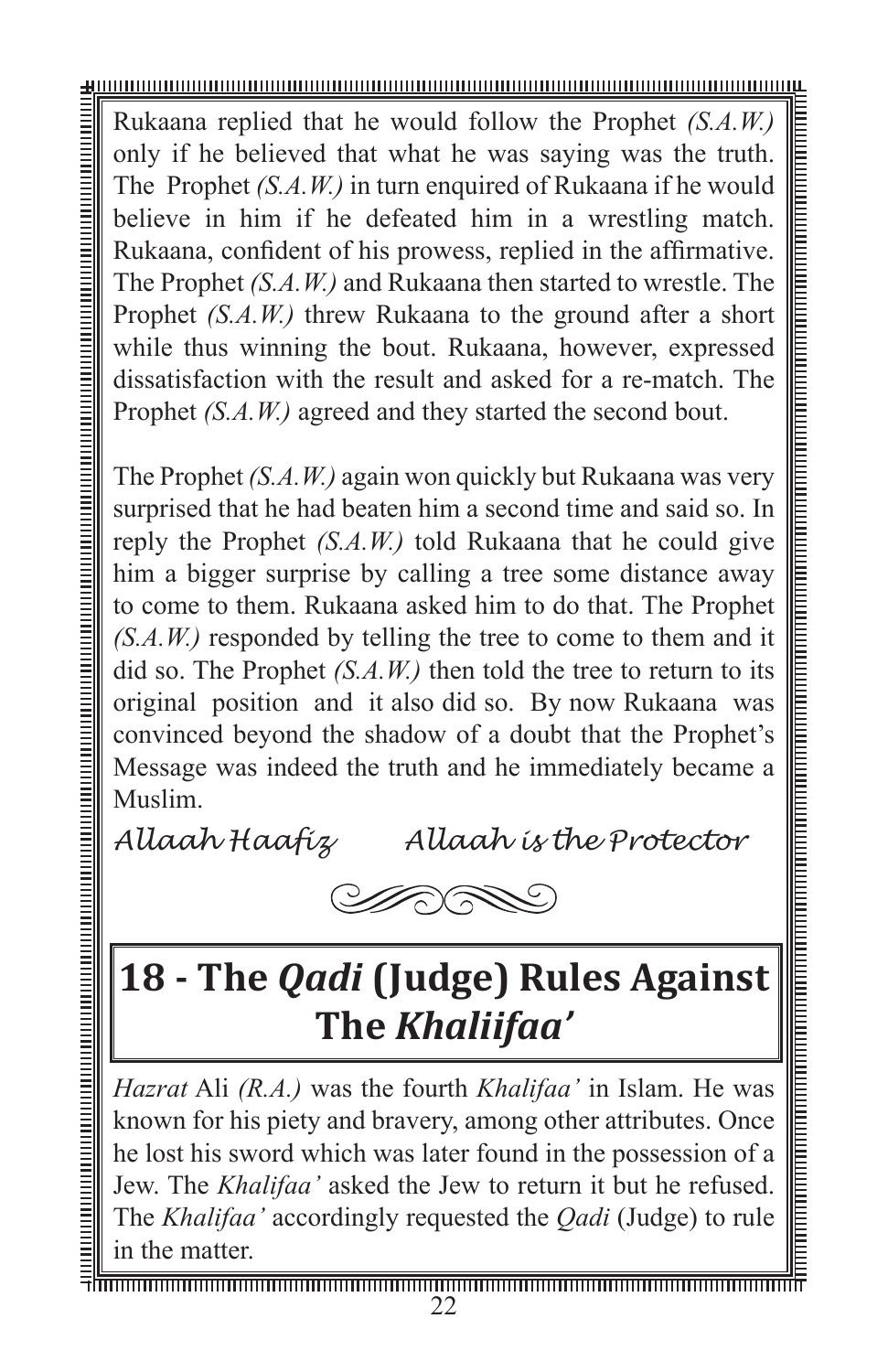The case was called and the *Khalifaa'*, in accordance with Islamic law, was asked to produce two witnesses. The *Khalifaa'* called his son, Hassan, and his slave, Quambar, to give evidence on his behalf. The *Qadi* stated that under Islamic law witnesses must be independent, and the two called by the *Khalifaa'* were not. He thus dismissed the case. The Jew was so impressed with the principles of Islamic law that he not only returned the suit of armour but accepted Islam.

*Allaah Haafiz Allaah is the Protector*



# **19 - Dr. Iqbal And The Luxurious Guest Room**

*Allama* Dr. Sir Muhammad Iqbal was perhaps the greatest Muslim poet, philosopher and thinker of the last century. He was born in the Indian subcontinent and was a lawyer by profession. He received numerous honours during his lifetime, including a knighthood. His writings received international acclaim from Muslims and non-Muslims alike. He was also the architect of the proposals which led to the creation of Pakistan.

<u>том проставления и политических просторования и политических просторования и политических политических просто</u>

Dr. Iqbal followed in the footsteps of Prophet Muhammad *(S.A.W.)* and so lived a very simple life. On one occasion he and some other persons were invited to spend a few days at the home of a well-to-do gentleman to discuss certain matters. On arriving at his host's palatial dwelling Dr. Iqbal was shown to a luxurious room in which he was expected to stay. As he looked at the beautiful furnishings in the room, he thought of the simple room in which the Prophet *(S.A.W.)* lived and of the fact he slept on a mat on the floor. His eyes became filled with tears and he declined to sleep on the luxurious bed. He asked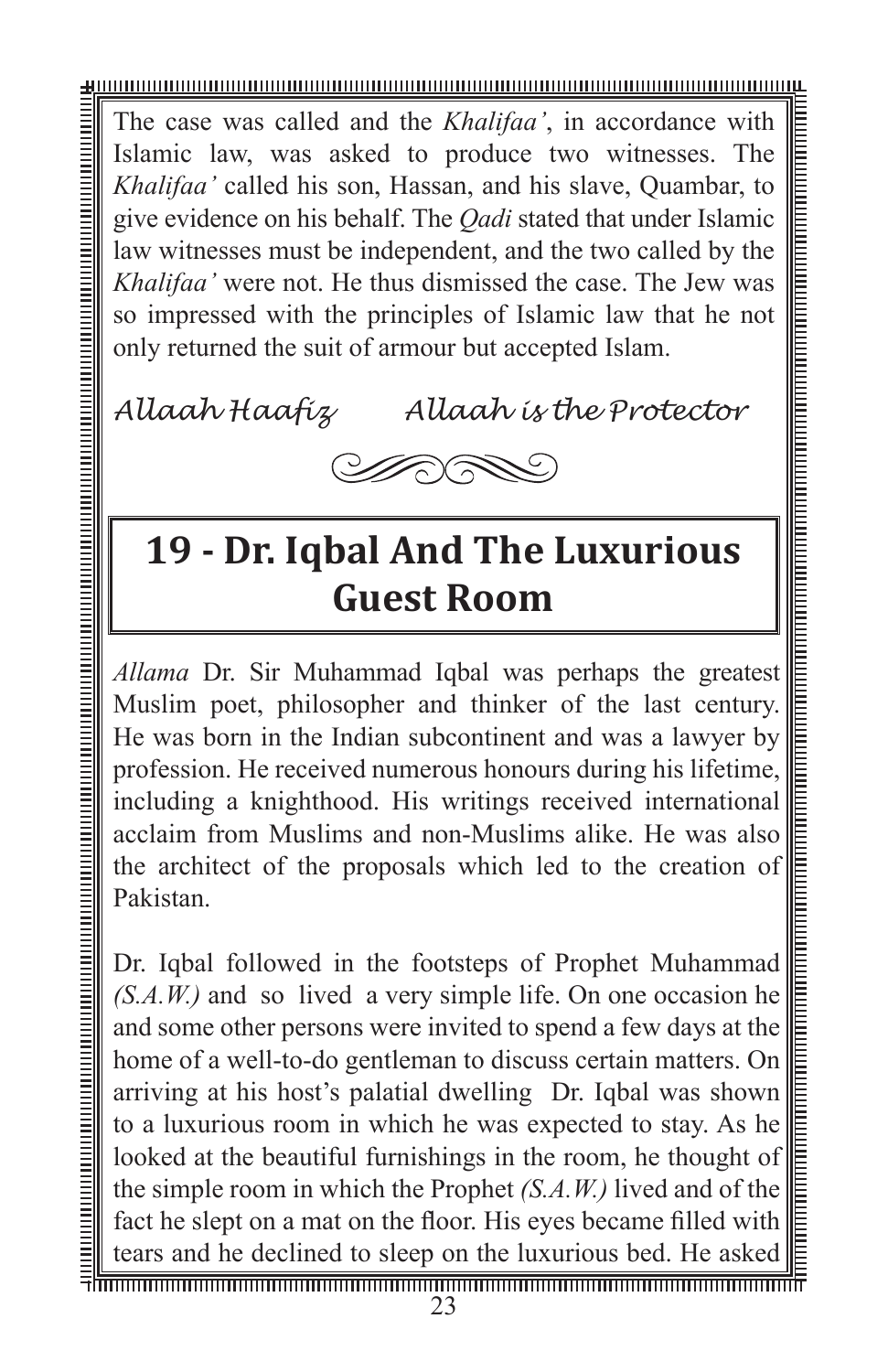his host to have a cot placed in the bathroom for him and he slept there instead.

*Allaah Haafiz Allaah is the Protector*



### **20 -** *Imaam* **Bukhari And The Deceiver Of Animals**

*Imaam* Bukhari was born towards the end of the second century of the Islamic era. He excelled in the collection of *Ahadith* and his collection of these is considered to be among the best. He went to great lengths to ensure that any *Hadith* he entered in his collection was authentic and thus could bear the minutest scrutiny. He would travel long distances to meet and question anyone who he was told knew a *Hadith*.

On one occasion the *Imaam* was informed about a certain man who was reputed to know a *Hadith*. The man lived a long distance from him. This did not deter him from setting out to meet the man in order to question him. He sought directions to the man's village and reached it after a long journey.

The *Imaam* then sought directions on how to get to the man's home and eventually someone pointed to a man as being the person he was seeking. The man was holding a basket while encouraging a horse to eat from it. The *Imaam* remained where he was to observe what was happening and saw the horse reach the basket and place its mouth in it to eat. To the *Imaam's* disgust the basket was empty. The *Imaam* thought, quite rightly, that if the man could deceive a dumb animal then he could not be trusted. So he turned around and started his journey back home without even questioning the man.

*Allaah Haafiz Allaah is the Protector*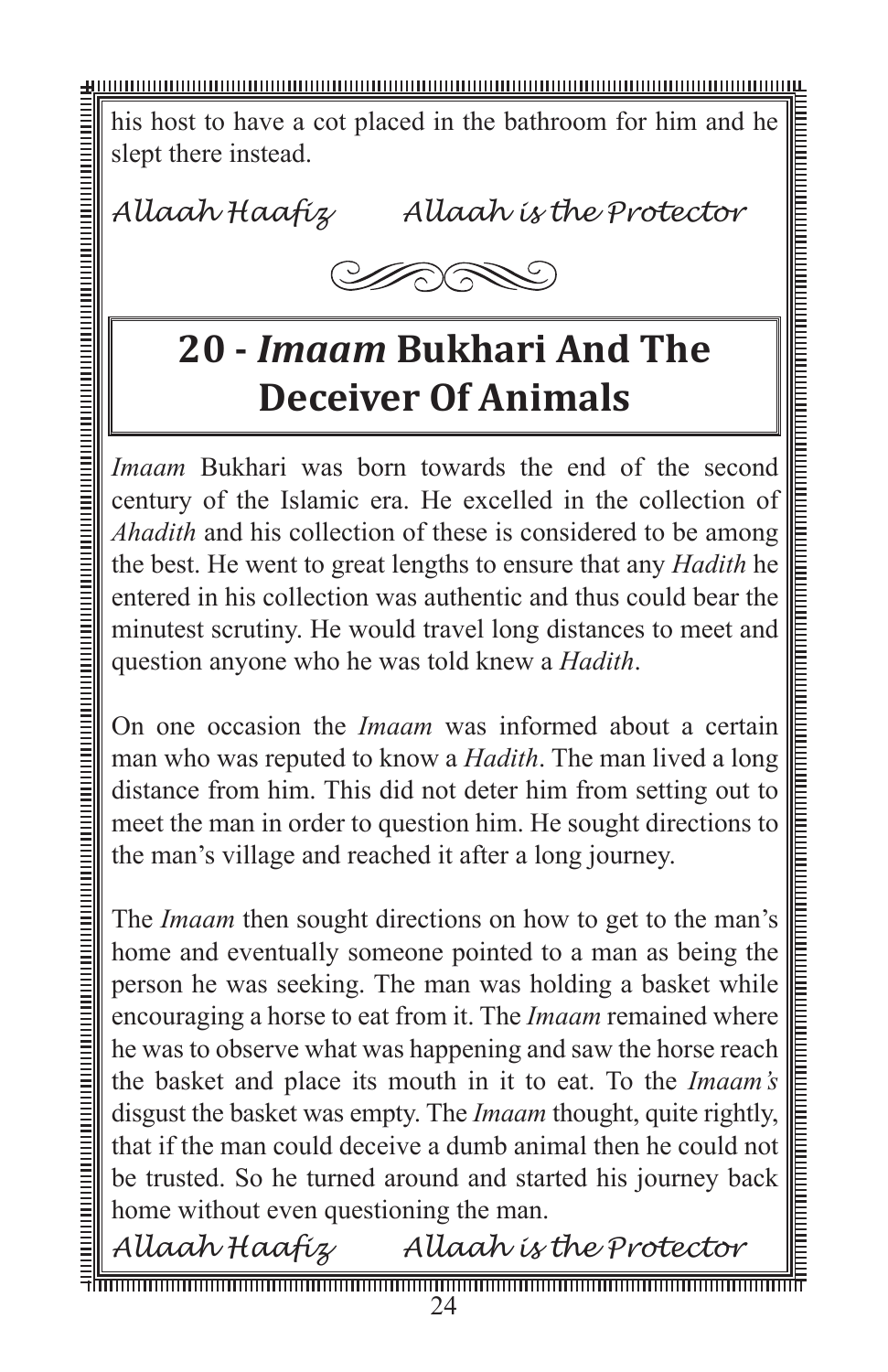# **21 - Young Sharafuddeen Waits Until His Mother Awakens**

Young Sharafuddeen tried his best to follow the teachings of Islam. He knew that among his obligations his duties to his parents were second only to his duties to Almighty Allaah. So he made every effort to please his parents: for example, he would speak respectfully to them; show them love and affection; respect their wishes; and be attentive to their needs.

Once Sharafuddeen's mother was not feeling well. She asked him to bring her a glass of water. He quickly did so but on returning to her side he found that she had fallen asleep. He was in a quandary as to what to do as he could either disturb her by awakening her, or he could wait until she awoke and give her the water. He naturally took the latter course.

After a while his mother awoke and saw him waiting with the water. She asked him whether he had been waiting a long time and he replied "Yes". She was happy that she had such a loving and caring son and made *du'a* to Allaah to always keep him on the path of Islam. Her *du'a* was answered as young Sharafuddeen grew up to be one of the most respected persons in the community.

Dear reader, remember that the Prophet Muhammad *(S.A.W.)* said: *"Paradise lies at the feet of thy mother."*

*Allaah Haafiz Allaah is the Protector*



## **22 - Learning To Love One Another**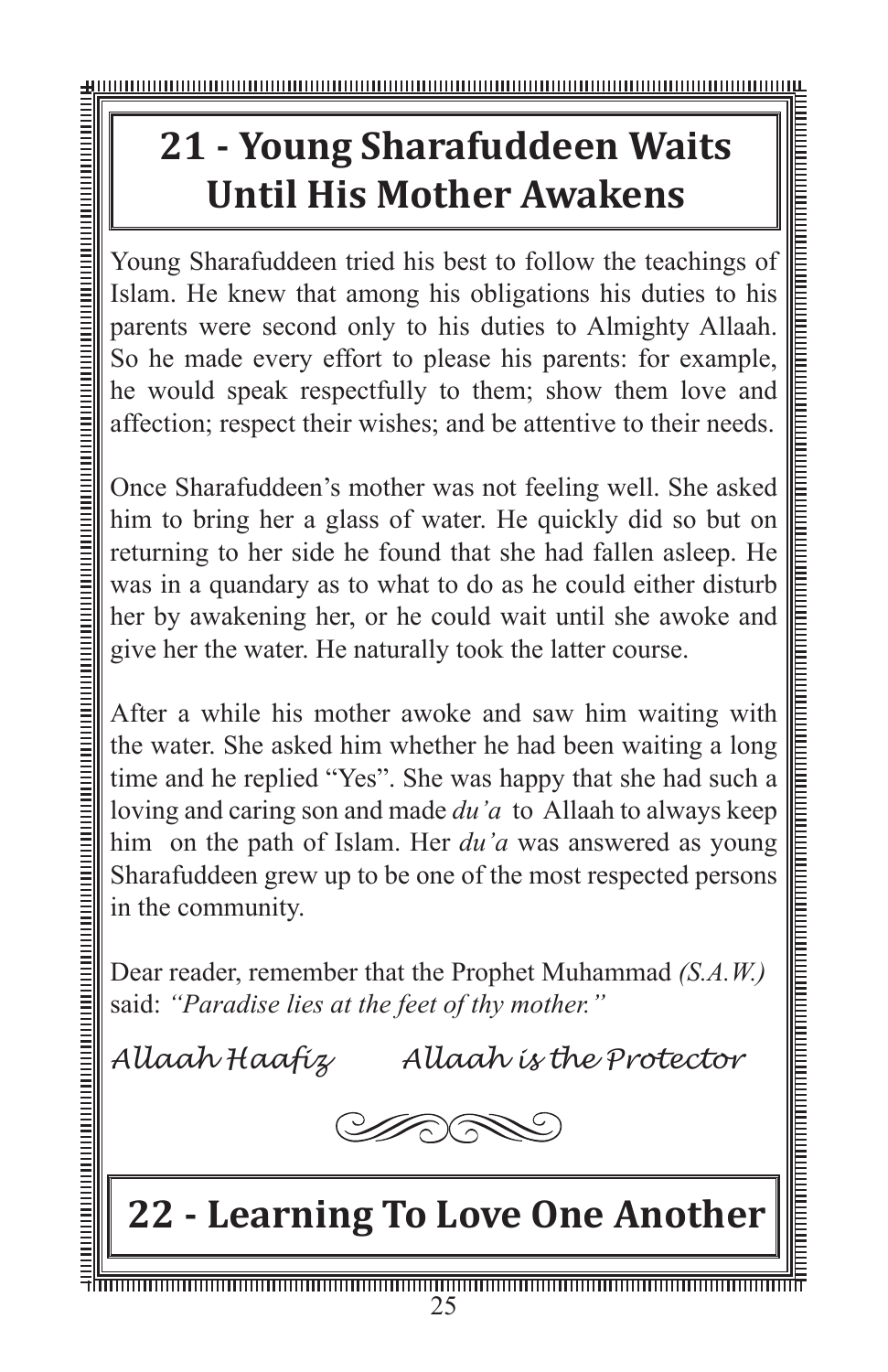Prophet Muhammad *(S. A. W.)* said: *"You cannot enter Paradise until you attain piety and you cannot attain piety unless you learn to love each other. Let me tell you of a device. If you use it, you will learn to love one another. Make the practice of offering "Salaam" to each other common amongst you.*"

As you know, when two or more Muslims meet they must exchange *'salaams'*. The way to do this is one says *"Assalaam U Alaikum"* (Peace be unto you), and the reply to this greeting is "*Wa Alaikum Us Salaam"* (Peace be unto you also). It is recommended that the person replying add the words *"Wa Rahmatullaahi wa Barakaatuuhu* (and Allaah's Mercy also).

The *"Salaam"* has a great deal of significance because *"As Salaam"* is one of the ninety nine attributes of Allaah. The word means *"The Source of Peace"*' Therefore when you tell a person *"Assalaam U Alaikum"* you are in fact praying that Almighty Allaah will grant *"Peace"* to him and protect him and his family from all evils.

*Hazrat* Abdullaah, the son of *Khaliifaa' Hazrat* 'Umar *(R.A.),*  loved the Prophet *(S. A. W.)* very much and tried to emulate him in every possible way. He had seen the Prophet *(S. A. W.)*  extending *"Salaams"* to everyone he met regardless of age or rank. So he knew its full significance and made it his duty to do the same. Thus he would go to the shopping district every day and walk around, extending *"Salaams"* to everyone.

One day someone asked him why he went to the shopping district so often but did not purchase anything most of the times. He replied that he went there solely for the purpose of extending *"Salaams"* to as many persons as possible.

Dear reader, you too must follow in the footsteps of the Prophet *(S.A.W.)* and extend *"Salaams"* to your Muslim brothers and sisters whenever you meet them.

<u>тинантинопология политинопология политинопология политинополитинополитинополитинополитинополитинополитинополит</u> *Allaah Haafiz Allaah is the Protector*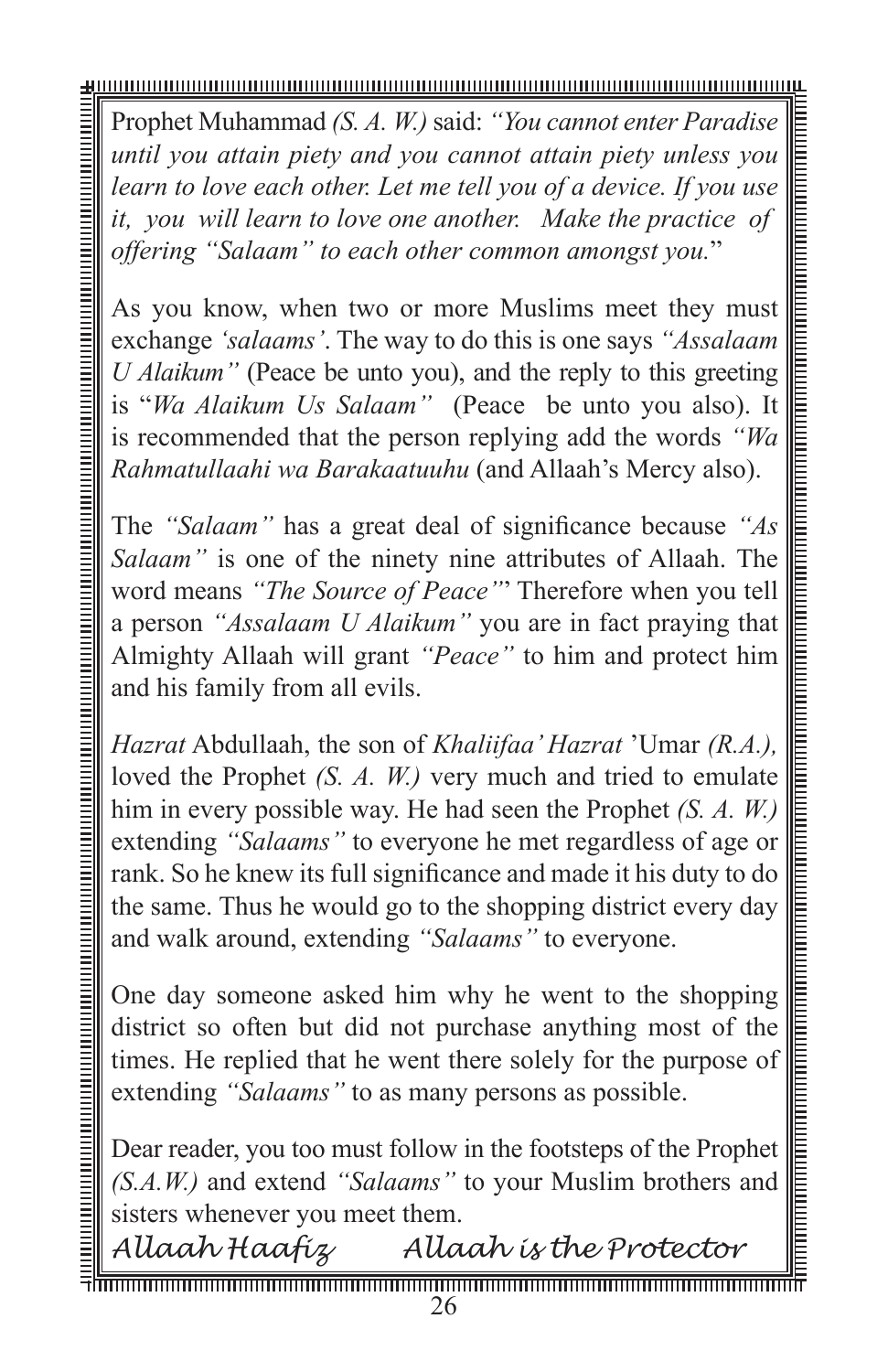# **23 - The Fortitude Of Bilaal Ibn Raba'ah** *(R.A.)*

*Hazrat* Bilaal bin Raba'ah *(R.A.)* was the son of an Abyssinian slave. He lived in Makkah at the time when Prophet Muhammad *(S.A.W.)* received the first revelation of Al Qur-aan. His master was a rich merchant of Makkah. He was tall, handsome, intelligent and, above all, honest. So much so that his master would send him as his representative on trade missions to Syria. He also had a beautiful voice and would sing for his fellow slaves and fellow travelers while riding with the caravans. His master's friends would also often request that he sing at functions to entertain their guests.

*Hazrat* Bilaal *(R.A.)* became very friendly with *Hazrat* Abu Bakr *(R.A.)* while on one of his journeys with a caravan and secretly accepted Islam at his hands shortly after the latter became a Muslim. When *Hazrat* Bilaal's master found out that he had accepted the new religion he tried to persuade him, by speaking to him at first and then by inflicting physical punishment, to revert to his former belief. But *Hazrat* Bilaal *(R.A.)*  refused and would only say *"Ahad"* (One God) when being

**Example 1.1**<br> *Hazrat* Bilaal<br>
slave. He live<br>
(*S.A.W.)* receives a rich r<br>
intelligent and<br>
would send h<br>
Syria. He also<br>
fellow slave:<br>
caravans. His<br>
sing at function<br>
and accep<br>
became a Mu<br>
he had accep<br>
speaking t The physical punishment inflicted on *Hazrat* Bilaal *(R.A.)* kept increasing in intensity but he still kept to his new faith. Then his master, in the hope that an extremely severe punishment would cause him to recant, had him clothed one morning in a suit of metal armour. He then had him chained and laid in the hot desert sun with a stone on his chest. As the sun kept rising *Hazrat* Bilaal *(R.A.)* kept suffering more and more from the terrible heat. He was also taunted and stoned by some of the polytheists, but all he would say, as he did in the past, was *"Ahad!"*(One God!).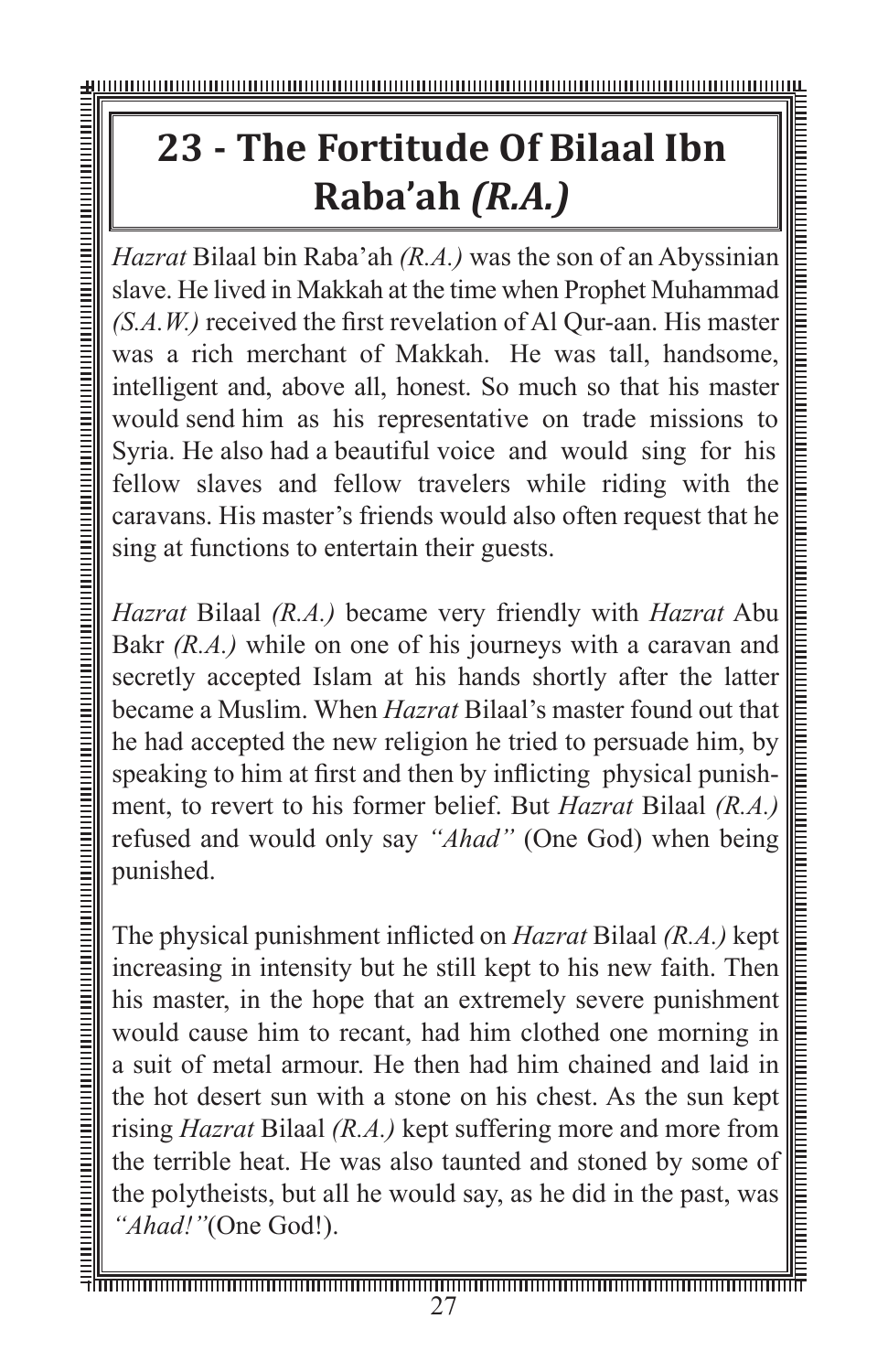Late in the day *Hazrat* Abu Bakr *(R.A.)* was passing by the place where *Hazrat* Bilaal *(R.A.)* was put to lie down and saw his good friend and fellow Muslim being tortured. He approached *Hazrat* Bilaal's master and successfully negotiated his purchase at an exorbitant price. *Hazrat* Abu Bakr *(R.A.)* then gave *Hazrat* Bilaal *(R.A.)* his freedom.

*Hazrat* Bilaal *(R.A.)* went on to serve Islam with great distinction, being appointed the first *mu'addhin* and also Treasurer of the *Bait-ul-Mal* (Treasury). He also took part all the battles in which the Prophet *(S.A.W.)* fought.

Of *Hazrat* Bilaal *(R.A.)*, the Prophet *(S.A.W.)* said: *"On the day of Judgment I will be carried an Al-Buraaq, Faatimah on my own she-camel – Al Qaswa, and Bilaal will be carried on a she-camel from Paradise.*"

*Allaah Haafiz Allaah is the Protector*



### **24 - How The** *'Adhaan* **Was Introduced**

In the early days of Islam in Makkah there was no *'adhaan* or other announcement to inform the Muslim community of the times to offer the five daily compulsory prayers. This was due in part to the fact that the Muslims were few in number and also a closely knitted community. Thus they could easily congregate at the prescribed times for this purpose.

After the Prophet *(S.A.W.)* migrated to Madinah in the eleventh year of his mission, one of his first acts was to construct a *masjid*. There was initially still no *'adhaan* or other call to prayer. This naturally created some problems as the Muslim community in that City was fairly large. This was because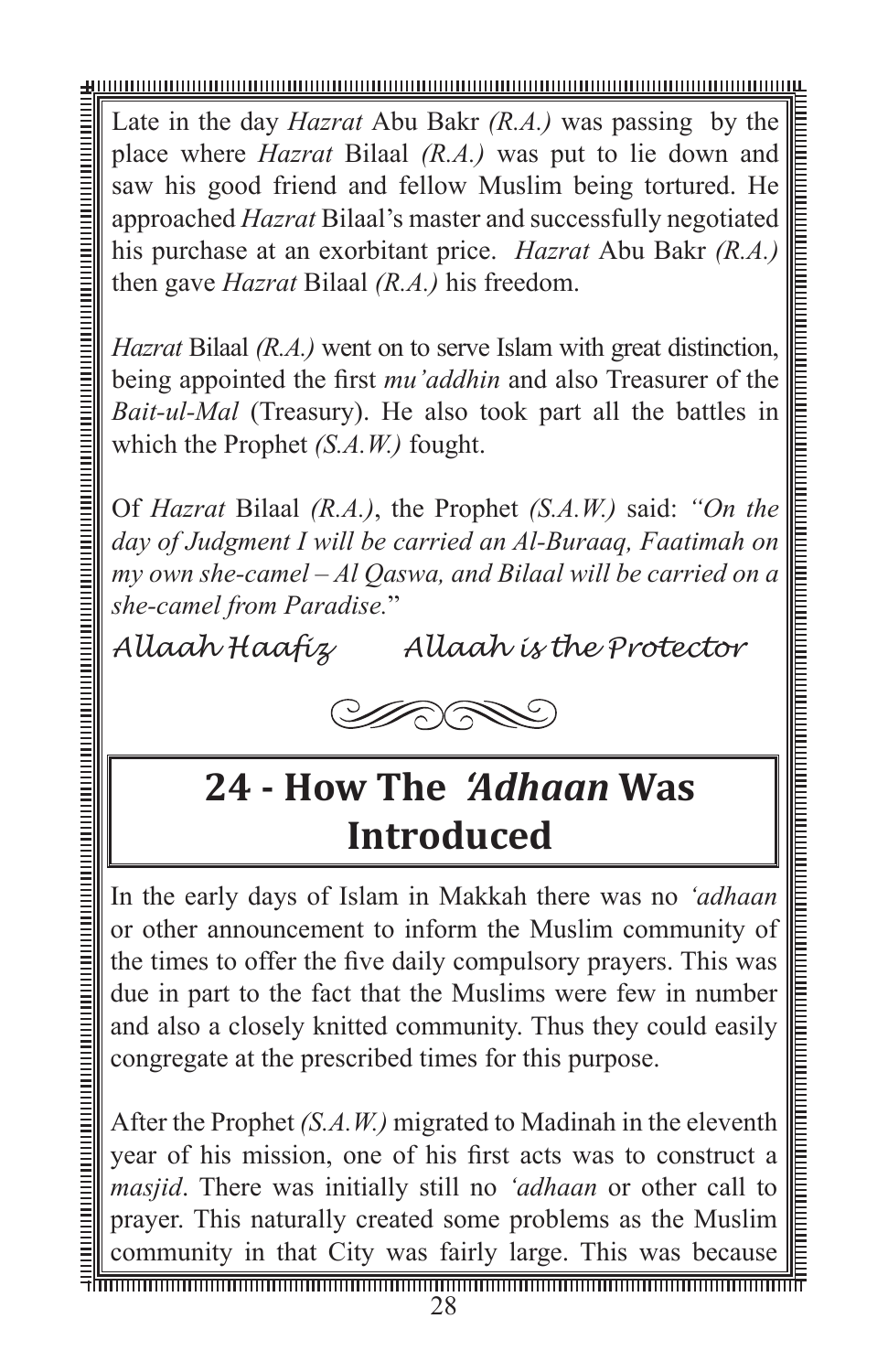firstly, most of the Muslims from Makkah had migrated to Madinah and, secondly, a large number of the population of Madinah had already accepted the new faith.

Prophet Muhammad *(S.A.W.)* eventually felt there was need to institute some method by which the Muslims would be informed that the prayer was about to commence. At first, he thought of using a trumpet but discarded the idea because the Jews used this instrument for the same purpose. After considering several other methods, hr eventually decided to use a pair of clappers and ordered that a set be made.

Before the clappers could be used however one of the companions, namely 'Abdullah bin Zaid, told the Prophet *(S.A.W.)* that he had a dream in which he saw a man in green garments carrying a pair of clappers in his hands. Continuing, Abdullah said he asked the man to sell the clappers to him and the man asked him the purpose for which he wanted them. Abdullah further said he told the man the reason and the man advised him that a better way to achieve the purpose was to announce:

*"Allaahu Akbar"* (God is Great) – four times *"Ashadu anlaa illaaha illallaah"* (I bear witness that there is none worthy of being worshipped except Allaah) – twice *"Ashadu anna Muhammadar rasuulullaah"* (I bear witness that Muhammad is the Apostle of Allaah) - twice *"Hayya 'ala-Salaah"* (Come to prayer) - twice "*Hayya 'alal-Falaah"* (Come to success) twice *"Allaahu Akbar* (God is the Greatest) - twice *"Laa ilaaha illallaah"* (There is no deity but Allaah)"

After Abdullah finished relating his dream to the Prophet *(S.A.W.)*, he said that it was a true vision. He then instructed him to go and request *Hazrat* Bilaal *(R.A.)*, who had a beautiful voice, to announce that it was time to perform the prayer by repeating the words he said he had heard in his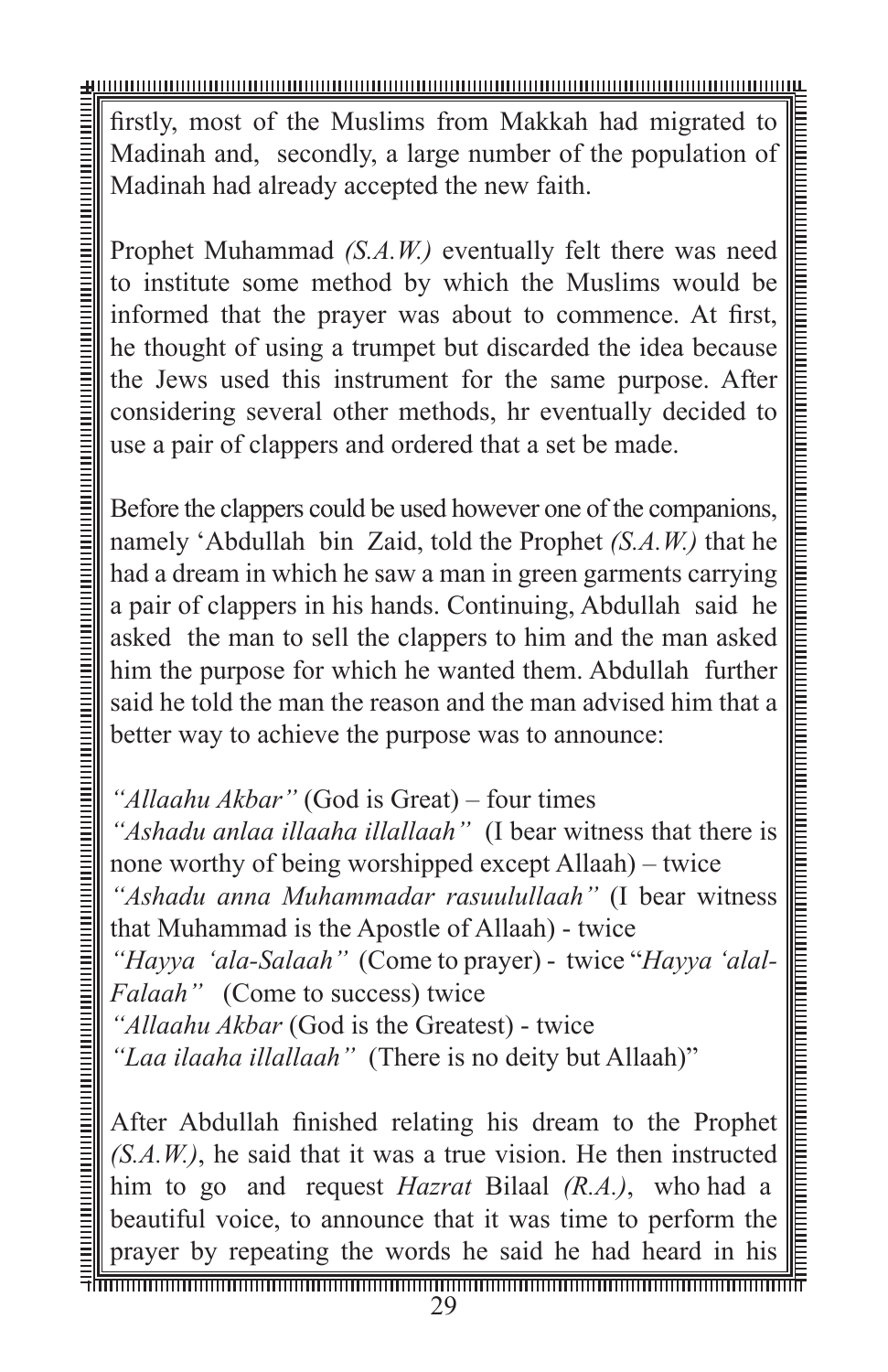dream. Abdullah duly informed *Hazrat* Bilaal *(R.A.)* of the Prophet's decision. When the appropriate time came for the next prayer *Hazrat* Bilaal *(R.A.)* climbed to the rooftop of a high house near the *masjid* and loudly repeated the words. On hearing the announcement from his home *Hazrat* 'Umar *(R.A.)* went to the Prophet *(S.A.W.)* and told him he had had a vision in which a man informed him of the exact words as recited by *Hazrat* Bilaal *(R.A.)* to call the prayer. Upon hearing this the Prophet *(S.A.W.)* sent praise to Almighty Allaah.

Thus *Hazrat* Bilaal *(R.A.)* became the first *mu'adhin* in Islam. He continued to call the *'adhaan* until the Prophet's death. When the Prophet *(S.A.W.)* passed away and it was time to call the *'adhaan* for the *Zuhr* prayer, he broke into tears while he was repeating the Prophet's name. His love for the Prophet *(S.A.W.)* was so great that he could not call his name without breaking out into tears. He struggled to control his feelings and was able to complete the call after regaining his composure to some extent. Immediately thereafter, he announced that he would discontinue the practice of calling the *'adhaan*.

*Hazrat* Bilaal *(R.A.)* lived for ten years after the demise of the Prophet *(S.A.W.)*. He only called the adhaan on two occasions after. The first was at the desecrated site of the Temple of Solomon in Jerusalem, which had been allocated after the fall of that city to the Muslim army. The second was when, in response to a yearning to visit the city of his beloved Prophet *(S.A.W.)* and offer salutations at his grave, he went to Madinah. While visiting the Prophet's grave he was prevailed upon by the Prophet's two grandsons, *Imaams* Hassan and Hussain (for whom he had a great deal of love and affection) to call the *adhaan*. He did so for the *Fajr* prayer the next morning. On both occasions many of the companions of the Prophet *(S.A.W.)* who heard the 'adhaan recognised *Hazrat* Bilaal's voice and broke down in tears as memories of the Prophet of Allaah *(S.A.W.)* were brought back.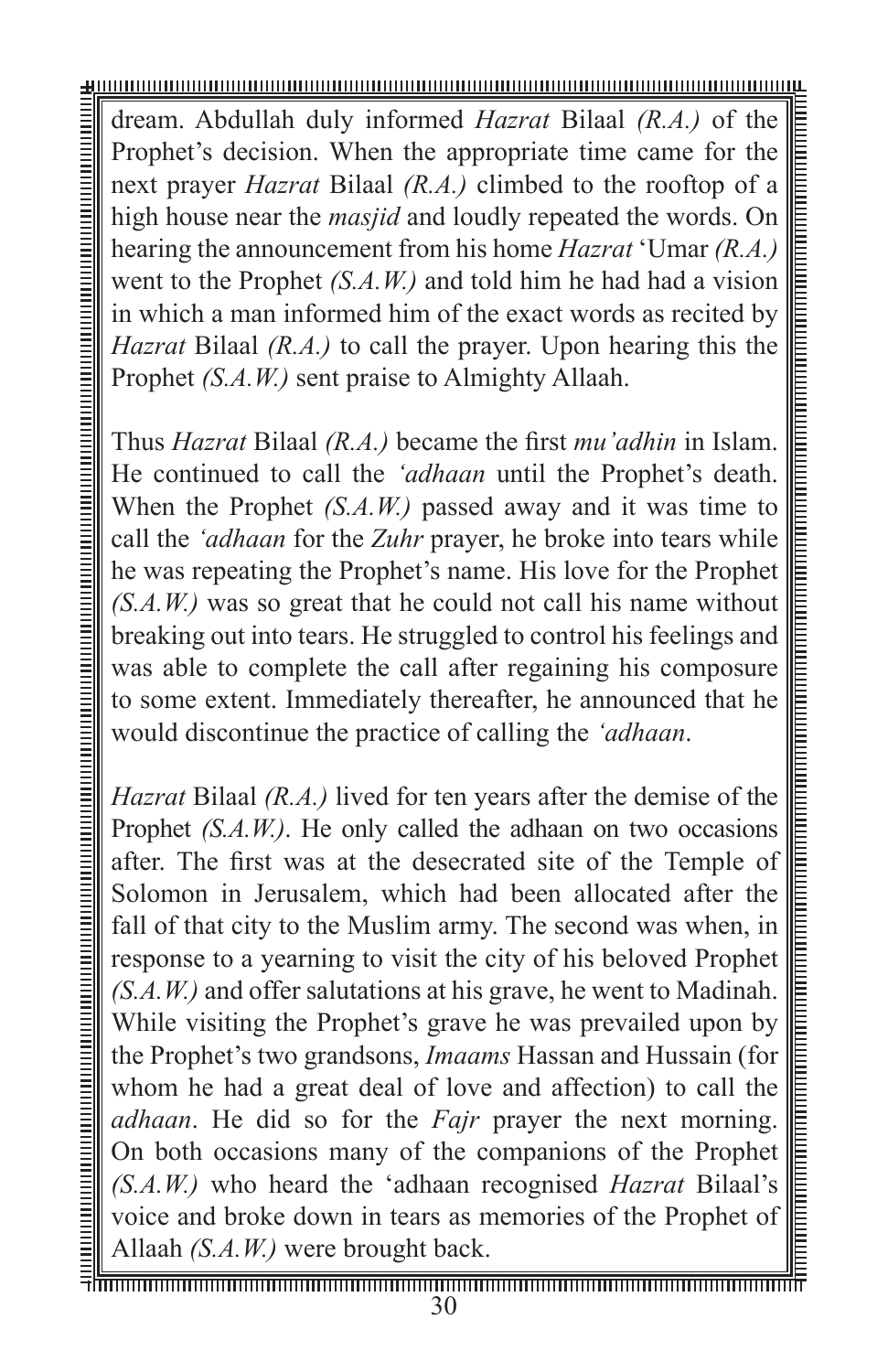*Allaah Haafiz Allaah is the Protector*



### **25 - The Angels**

Belief in the existence of angels is one of the seven Cardinal Articles of Faith in Islam. Angels are created from light, jinns from smokeless fire, and man from clay. Angels obey Allaah implicitly and cannot act on their own. They are, among other things, spiritual in nature, have no relatives, are neither male nor female, do not eat or drink or sleep, have no bodies, do not grow or age, do not get tired and can assume any shape they wish. They have feet, shoulders, ears, hands and from between two to six hundred wings. They also have specific duties.

The best known angels and their respective duties are:

- (i) *Jibra-iil* who is the angel with the highest status and is the Messenger of Almighty Allaah to the Prophets. Sometimes he was sent to assist the Prophet *(S.A.W.)* in battles against the enemies of Islam,
- (ii) *Asraa-iil* who is the angel of death,
- (iii) *Asraa-fiil* who will blow the trumpet on the Day of Judgment,
- (iv) *Mika-iil*  who is in charge of the rain and provisions to Almighty Allaah's creatures,
- (v) *Ridwaan* who is in charge of Paradise,
- (vi) *Maalik* who is in charge of Hell,
- (vii) *Rafaa-iil* who is in charge of relieving the sadness of believers,
- (viii) *Ismaa-iil*  who is in charge of 12,000 angels,
- (ix) *Munkir* and *Nakir* who question the deceased in the grave.

There are also a number of angels assigned to each person. These include: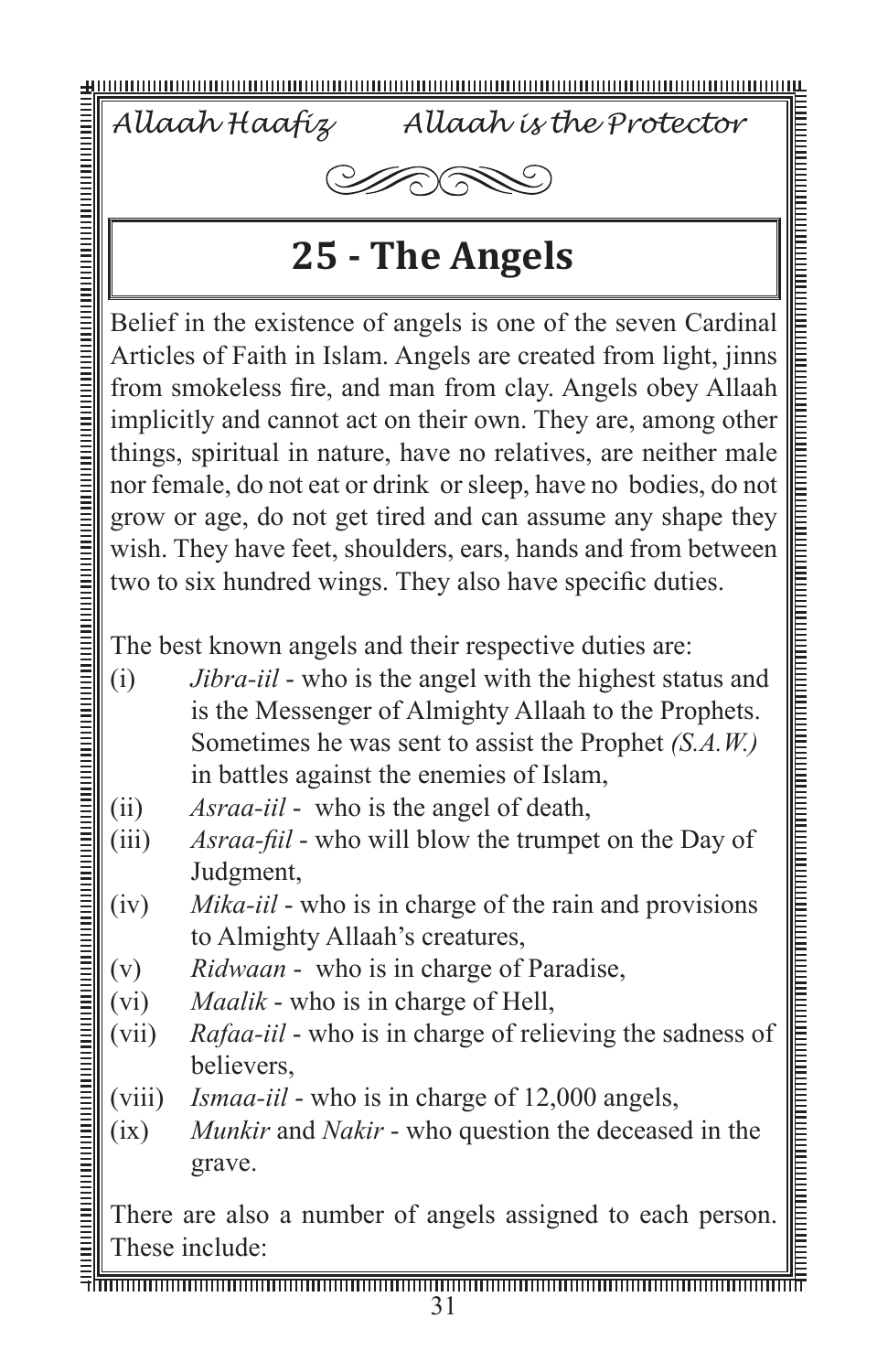- (a) the two angels *(kiraaman kaatibiin)* sitting on one's shoulders: the one on the right shoulder recording his good deeds and the one on the left shoulder his bad deeds;
- (b) the two "guardian" angels constantly attached to a believer (one in front and the other behind) for the purpose of protecting him throughout the his life, and
- (c) the angel near a person's forehead, who writes down the *Daruud Shareef* the person recites and conveys it to Prophet Muhammad *(S.A.W.)*.

In addition, there are numerous angels with other duties. Among these are those who:

- (i) carry the *'Arsh* (throne of Allaah);
- (ii) roam the earth and join assemblies where Allaah is being praised, leaving only when the last person has departed from the gathering; and
- (iii) under the direction of other angels of superior rank.

On Fridays angels position themselves at the entrances to all the *masaajid* and record both the names and times of arrival of those entering. As soon as the *Imaam* sits on the *mimbar*  the angels close the record books and prepare to listen to the *Khutbah*.

*Allaah Haafiz Allaah is the Protector*



# **26 - Prophet Muhammad's** *(S.A.W.)*  **Farewell Address**

Prophet Muhammad *(S.A.W.)* gave his famous and instructive Farewell Address on the evening of the 9th. of *Zil Hajj* in the year 10 *A.H.* at Mount Arafaat during the Hajj (Pilgrimage). The main points made in that Address are as follows: